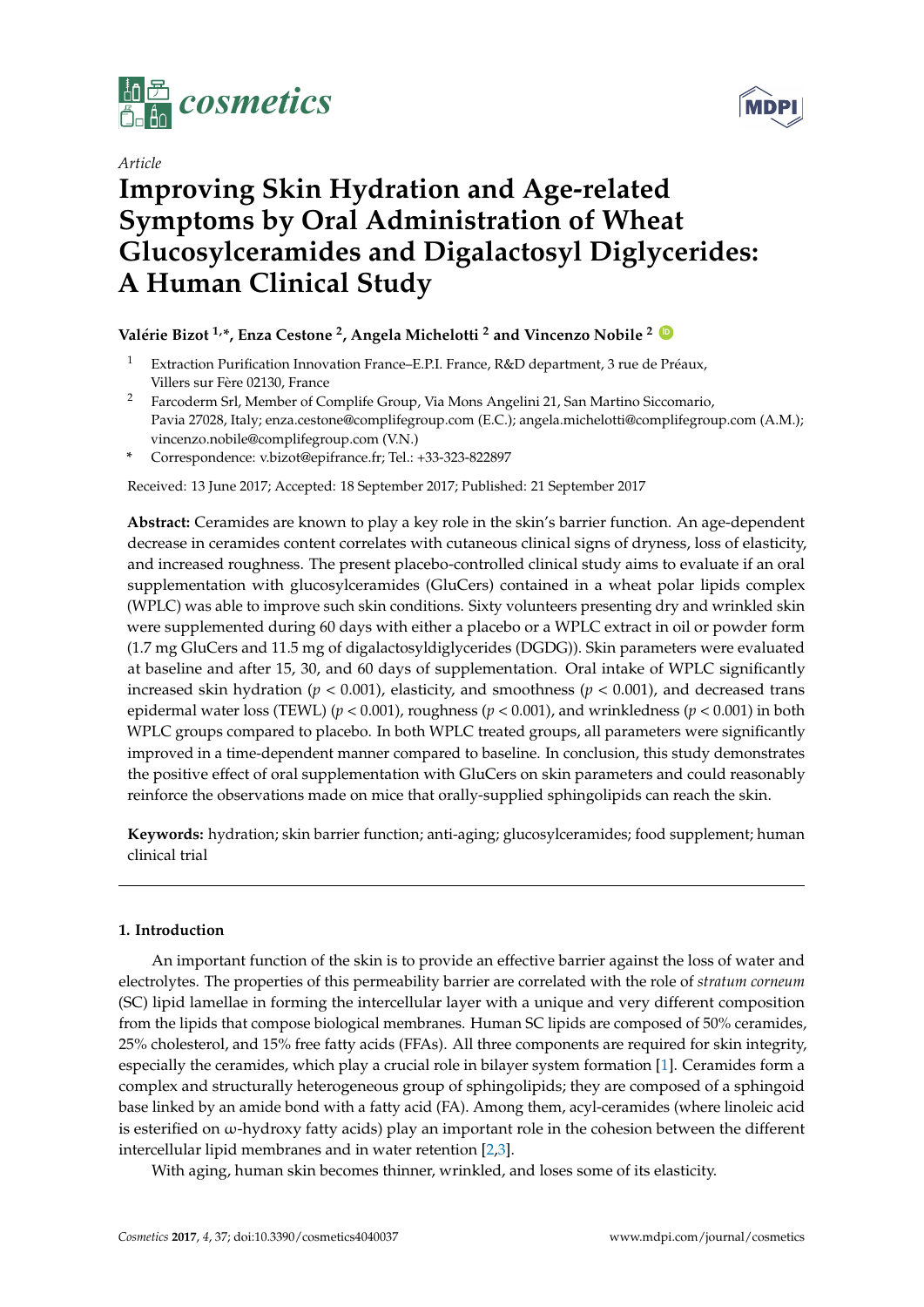Dryness observed in aged skin correlates with an overall decrease of approximately 30% in total SC lipids [\[4\]](#page-14-3). In particular, it has been demonstrated that total SC ceramide content declines with age [\[5\]](#page-14-4). Additionally, it has been reported that age and season modify ceramides subclasses profiles in human SC. Indeed, the level of ceramide I and ceramide I linoleate (C18:2) decreases significantly between a young (26–29 years old) group and an older (57–60 years old) group [\[6](#page-14-5)[,7\]](#page-14-6).

Consequently, cosmetic research has focused for decades on finding evidence that topical application of ceramides and/or sphingolipids to the skin leads to improved moisture regulation, smoother and more elastic skin, and a general amelioration of the cutaneous barrier [\[8\]](#page-15-0). More recently, scientists have investigated the beneficial effects of oral supplementation with ceramides to improve dry skin, skin aspect, and associated discomforts. Animal studies have described ceramide bioavailability after ingestion. Dietary glycosylceramides were found to metabolize in rat small intestine: about half of the dietary substrate was absorbed, and was found in portal blood after hydrolysis by ceramidases in the gastrointestinal tract [\[9\]](#page-15-1). Even though a large proportion of ingested sphingolipids are excreted in the feces, animal studies reported that after oral intake radiolabeled ceramides are metabolized, absorbed and distributed to many tissues, including the skin. In rats, orally administered radiolabeled ceramides were shown to be delivered to the epidermis [\[10\]](#page-15-2). In another study on mice, after administration of  $^{13}$ C-labeled dihydroceramides, their metabolite  $^{13}$ C-labeled sphinganine was clearly detected in the skin, liver, skeletal muscle and synapse membrane in the brain [\[11\]](#page-15-3). It has also been shown that orally-administrated radiolabeled D2-sphingosine is transferred to the skin, from dermis to epidermis in an unchanged structural form, and further generates radiolabeled glucosylceramides and ceramides by in vivo biosynthesis in mice [\[12\]](#page-15-4).

In addition, there is a slowly growing body of evidence from animal and human clinical studies that oral supplementation with ceramides may be beneficial for skin permeability barrier homeostasis [\[13–](#page-15-5)[18\]](#page-15-6) and parameters such as hydration and/or barrier function, elasticity, and recovery after induced disruption of barrier dysfunction.

The main dietary sphingolipid species that we ingest from cereals and plants is represented by glucosylceramides [\[12](#page-15-4)[,19–](#page-15-7)[24\]](#page-15-8). Cereal sphingolipids intake represents an average of 76 mg/day [\[24\]](#page-15-8), corresponding to more than 25% of daily total sphingolipids.

Based on this interesting background, a proprietary wheat polar lipid complex (WPLC) was developed and produced in purified forms: a concentrated powder (WPLC-P) with high polar lipids content (≥98%) and an oil form (WPLC-O) rich in polar lipids (≥45%). It contains sphingolipids, also called phytoceramides, that included glucosylceramides and a wheat natural emulsifier, digalactosyl diglycerides (DGDG). In a pilot human clinical study, we have demonstrated that oral intake of 20 mg/day of WPLC in powder form (WPLC-P) can improve skin's moisturization index, elasticity, and skin microrelief significantly after only 15 days. Indeed, skin smoothness was increased while skin roughness and microwrinkles were decreased (unpublished data).

Based on these primary data, we decided to test the efficacy of oral intake of purified WPLC (containing glucosylceramides and DGDG) on skin hydration, barrier function, and aged-related symptoms in a placebo-controlled, randomized, and double-blind clinical trial with healthy human volunteers with dry and wrinkled skin.

#### **2. Materials and Methods**

#### *2.1. Trial Design*

This was a monocentric double-blind, placebo-controlled, randomized study performed on sixty healthy Caucasian female subjects. All of the study procedures were carried out according to the World Medical Association's (WMA) Helsinki Declaration and its amendments (Ethical Principles for Medical research Involving Human Subjects, adopted by the 18th WMA General Assembly Helsinki, Finland, June 1964 and amendments). The study protocol and the informed consent form were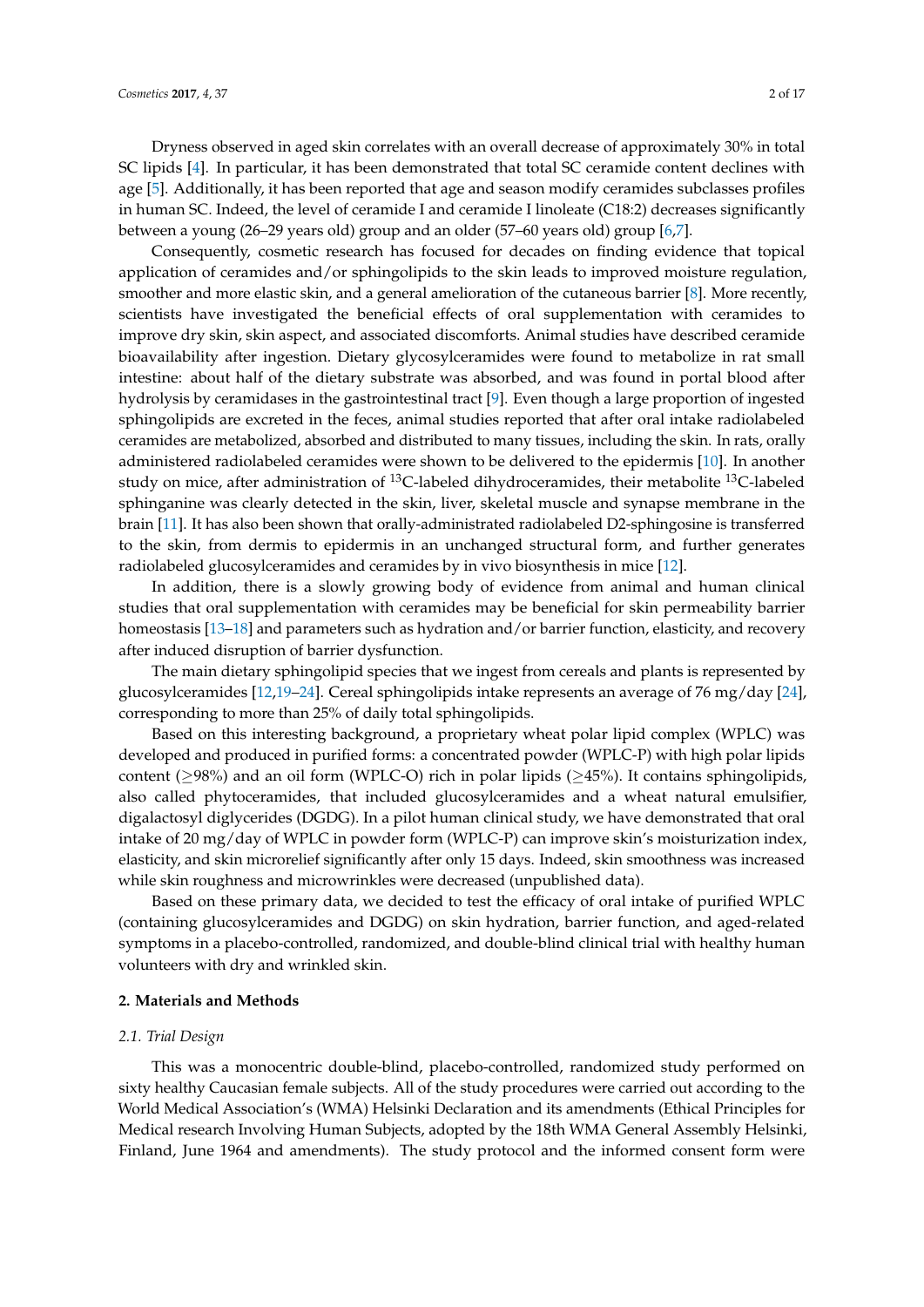approved by an independent regional ethical committee (Code N 22-102009, Comitato Etico di Ricerca del Centro Analisi Monza S.p.A., Monza, Italy).

Information on the objectives and procedure of the trial, on dietary recommendations and on study benefits and risks were provided to the volunteers before their participation. The subjects were then asked for written informed consent before participating in the trial.

After a 5-day conditioning period, the volunteers were randomly assigned to three different intervention groups: placebo, WPLC-O (wheat polar lipids complex-oil form, 70 mg/day) and WPLC-P (wheat polar lipids complex-powder form, 30 mg/day). The conditioning period was used to allow all subjects to adapt their habits to the study requirements. During this period, all of the volunteers received a basal night and day cream (with no claimed effect on skin by topical application) in order to standardize topical application on the skin. The cream was applied by the volunteers to the face twice a day, in the morning and at night. Skin hydration was assessed at baseline and after 15, 30, and 60 days of supplementation with the tested products using Corneometer® CM 825 (Courage + Khazaka electronic GmbH, Cologne, Germany) and Tewameter® TM300 (Courage + Khazaka electronic GmbH, Cologne, Germany).

All of the analyses were centralized by Farcoderm Srl, Member of Complife Group, Via Mons Angelini 21, San Martino Siccomario 27028, Pavia, Italy.

No changes occurred in the methods after trial commencement.

#### *2.2. Participants*

### 2.2.1. Eligibility Criteria for Participants

Healthy women aged 30–60 years presenting dry skin (Corneometer® value < 50) and showing clinical signs of face skin aging related to photoaging (with medium photoaging signs, dry and devitalized skin, pale/greyish skin, early aging signs caused by slowing in cell activity) or mild-to moderate chrono-aging according to Fitzpatrick classification [\[25\]](#page-15-9) were recruited. Corneometer® value for dry skin was set up based on "Information and Operating Instructions for the Corneometer® CM 825 Stand-alone" and with software version "CM825 alleine English 07/2007 DK" and on Farcoderm lab experience.

Exclusion criteria were an abnormal medical check-up, an obvious skin disease, an abnormal body weight (Body mass index: BMI < 19 and > 30 kg/m<sup>2</sup>), a known history of lipid metabolism disorders, and intensively exposure to the sun (natural or artificial) for at least two months. Additional, exclusion criteria were pregnancy or intention to become pregnant, lactation, food allergy/intolerance, and participation in another similar study within the last two months prior to enrollment in the present study, using products containing moisturizing and/or anti-aging active ingredients taken orally or applied topically. The study further excluded subjects using tanning beds and undergoing dermatological (including peeling) or pharmacological (either local or systemic, i.e. corticoids, retinoids, vitamins) treatments within the last two months before the beginning of the study. Finally, all subjects were asked not to change their lifestyle, toilettes and dietary habits. Indeed, subjects unable/unwilling to comply with protocol requirements (including accordance not to use any other cosmetic product than the basal cream given at the beginning of the study) were not included in the study.

### 2.2.2. Settings and Locations

The study took place at Farcoderm Srl dermatological facilities in San Martino Siccomario (PV), Italy. Farcoderm Srl is an independent certified testing laboratory, collaborating with the University of Pavia, for in vitro and in vivo safety and efficacy assessment of cosmetics, food supplements, and medical devices.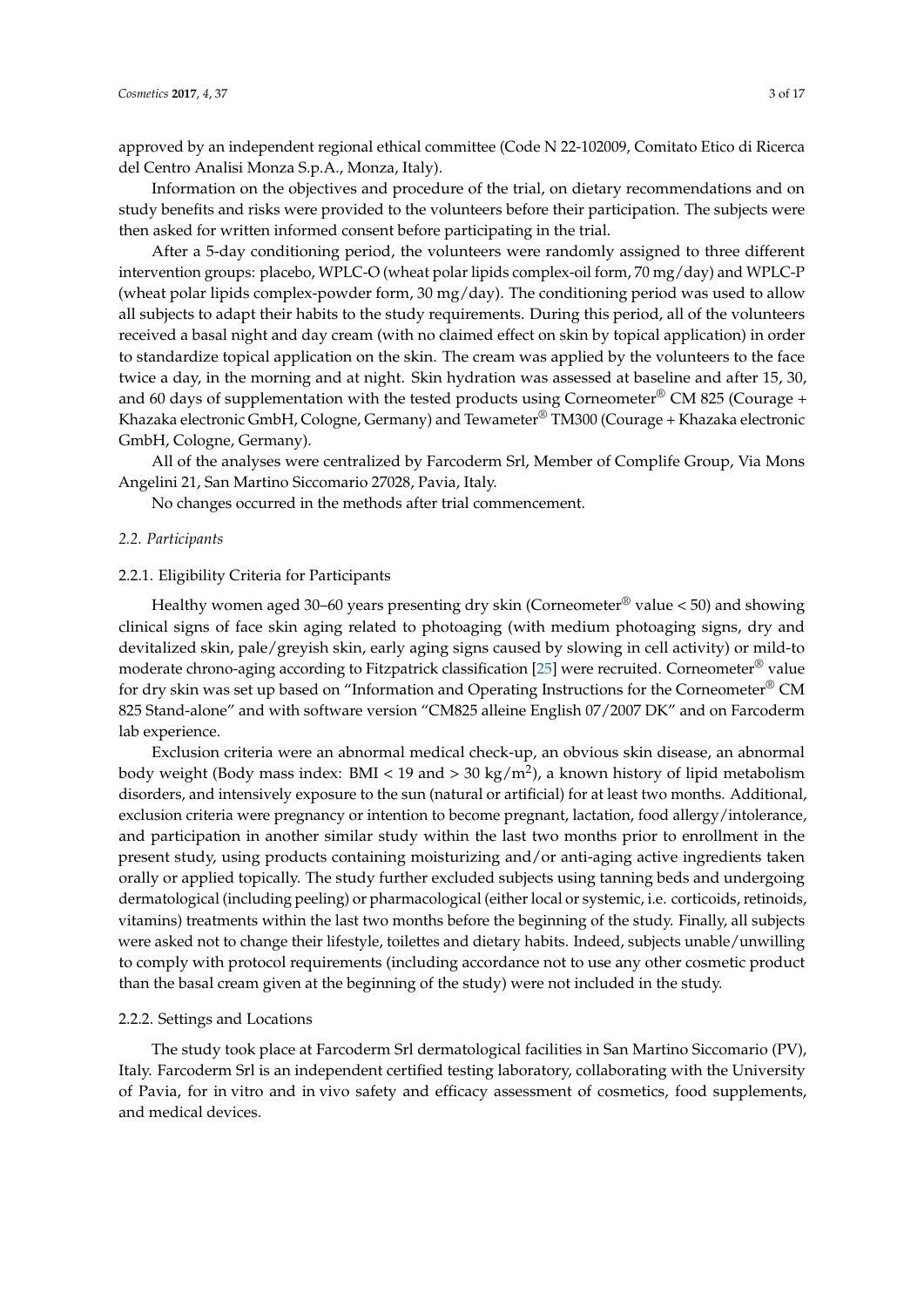### *2.3. Interventions*

2.3.1. Experimental Wheat Polar Lipids Complex: Production and Characterization

A food-grade wheat polar lipids complex (WPLC) was extracted and purified according to a proprietary manufacturing process. Two grades were produced: an oil form (WPLC-O) and a concentrated powder form (WPLC-P). Briefly, for WPLC-O, this process consisted of successive water/ethanol extractions. After solid/liquid separation, the oil extract was concentrated under vacuum. WPLC-P was obtained by successive water/ethanol extractions, solid/liquid separation, and purification with acetone, followed by high-vacuum drying. Both forms of WPLC were extracted from selected wheat (*Triticum aestivum*, also named *vulgare* or *sativum*) endosperm flour.

WPLC was firstly characterized by mass spectrometry (MS). A direct electrospray/MS was performed for galactolipid characterization. Hydrolyzed WPLC was analyzed by gas chromatography/mass spectrometry (GC/MS) after derivatization and secondly by electrospray ionization/MS to assess the molecular mass of the substance and the filiation of fragments obtained by collision-activated dissociation (CAD) using an ESQUIRE (Bruker, Wissembourg, France) mass spectrometer with an ion trap. MS data on WPLC highlighted the presence of galactolipids, including digalactosyldiglycerides (DGDG) and glycosphingolipids, particularly glycosylceramides (Table [1\)](#page-3-0).

| <b>Constituent Structures</b>                                                                                                                                                                                                                                                      | <b>Weighted Molecular Mass</b> |  |  |  |
|------------------------------------------------------------------------------------------------------------------------------------------------------------------------------------------------------------------------------------------------------------------------------------|--------------------------------|--|--|--|
| <b>Major GALACTOLIPIDS</b>                                                                                                                                                                                                                                                         |                                |  |  |  |
| Digalactosyl diglycerides (DGDG)<br>FAs composition:<br>C18:2                                                                                                                                                                                                                      | $940$ g/mol                    |  |  |  |
| <b>Major GLYCOSYLCERAMIDES</b>                                                                                                                                                                                                                                                     |                                |  |  |  |
| Sphingoid bases:<br>t 18:0 phytosphingosine (sphinganine)<br>d 18:1 sphingosine (8 sphingenine)<br>Average: 737 g/mol<br>FAs composition:<br>(from 716 to 756 $g/mol$ )<br>C <sub>16</sub> to C <sub>18</sub> (saturated and unsaturated)<br>Sugar composition:<br>Minimum 1 sugar |                                |  |  |  |

<span id="page-3-0"></span>**Table 1.** Lipid and fatty acids (FAs) composition identified and characterized by GC/MS.

Secondly, to obtain more details in WPLC sphingolipid characterization, an ultra-performant liquid chromatography–electrospray mass spectrometry/mass spectrometry (UPLC–ESI-MS/MS, Waters, Manchester, UK) study was performed using multiple reaction monitoring (MRM) mode, a method in which the eluate was continuously scanned for selected precursor–product ion pairs to enhance the sensitivity and specificity of the analysis of different classes of sphingolipids, as described in a recent publication [\[26\]](#page-15-10). Results were consistent with the first MS analysis, particularly for the identification of glycosylated phytoceramides. This UPLC–ESI-MS/MS study highlighted that WPLC contains more than 162 individual molecular species of ceramides, including glycosylceramides (data not shown). This high diversity in ceramides structure correlates with the presence of four sphingoid bases (t 18:0, t 18:1, d 18:0, d 18:1) and an amine linkage with a large diversity of FAs (from C16 to C26, in non-hydroxylated and hydroxylated forms). In the glycosphingolipids class, one species was clearly identified as glucosylceramide, where one molecule of glucose is esterified on the sphingoid bases of ceramides. At present, there is no routine technical solution to quantify all ceramide species. Thus, the more detailed analysis in WPLC has focused on the GluCers class, which have been previously defined as the principal markers of ceramides from plant sources [\[19–](#page-15-7)[21\]](#page-15-11). Data are presented in Table [2.](#page-4-0)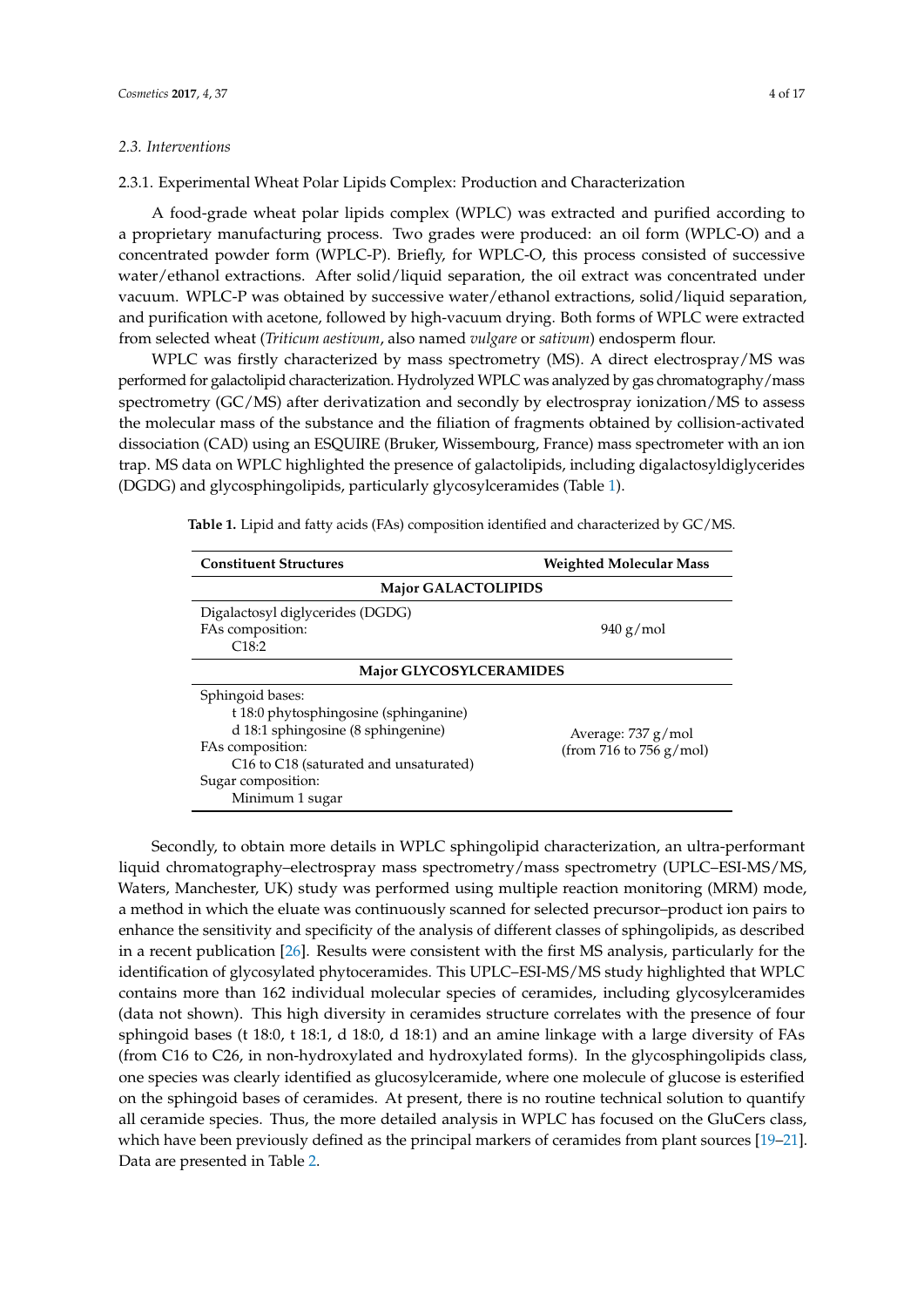<span id="page-4-0"></span>

| <b>GluCers Structure</b>                                                                                                                                                                                                                                                                                                                                                                                         | <b>GluCers Molecular Mass</b>                              |
|------------------------------------------------------------------------------------------------------------------------------------------------------------------------------------------------------------------------------------------------------------------------------------------------------------------------------------------------------------------------------------------------------------------|------------------------------------------------------------|
| Sphingoid bases:<br>$t$ 18:0 = phytosphingosine (4-hydroxysphinganine)<br>$t 18:1 =$ hydroxy sphingosine (4-hydroxy-8-sphingenine)<br>$d$ 18:0 = dihydrosphingosine (sphinganine)<br>$d$ 18:1 = sphingosine (8-sphingenine)<br>FAs composition:<br>C16 to C26 (hydroxylated and non-hydroxylated forms,<br>saturated and unsaturated forms)<br>Sugar composition:<br>Monoglycosylated with 1 molecule of glucose | Average: $760 \text{ g/mol}$<br>(from 716 to 872 $g/mol$ ) |

**Table 2.** GluCers identified and characterized by UPLC-ESI-MS/MS.

High-field NMR spectra for proton  $(^1H)$  and carbon-13  $(^{13}C)$  were obtained on a Bruker Avance DPX 500 spectrometer running at 500 MHz (Bruker, Wissembourg, France), after dissolution of WPLC in deuterated chloroform (CDCl3). The presence of ceramides is attested both by <sup>1</sup>H and <sup>13</sup>C-NMR (Figure [1\)](#page-5-0).

Total esterified FA composition was quantified by GC following the standard methods references NF EN ISO 12966-2 and NF EN ISO 5508. Both forms of WPLC contained high levels of polyunsaturated fatty acids (>78%), including linoleic acid C18:2 (n−6) >60% for WPLC-O and >65% for WPLC-P.

Quantification of DGDG content was performed by an in-house validated HPLC method by reverse phase chromatography/ELSD using wheat DGDG as standard, from Larodan (ref: 59-1210-8).

Total sphingolipids content was quantified by an indirect internal method based on the following principle: one molecule of sphingolipids (or glycosphingolipids) contains one atom of nitrogen. Total nitrogen content was quantified by the Dumas method (NF EN ISO 16634-1). Nitrogen content coming from proteins and phospholipids was subtracted. Then, taking into account the average molecular weight of glucosylceramides characterized by MS (Table [1\)](#page-3-0), calculation yielded an estimation of total sphingolipid content. More precisely, wheat GluCers markers in WPLC were quantified by normal phase high-performance liquid chromatography/evaporative light scattering detection (HPLC/ELSD) [\[22\]](#page-15-12) using glucosylceramides from wheat as standard (Nacalaï ref NS170703).

<span id="page-4-1"></span>Specifications of WPLC are reported in Table [3.](#page-4-1)

| <b>WPLC</b> grade | DGDG (HPLC Method) | Total Sphingolipids (Nitrogen Method) |
|-------------------|--------------------|---------------------------------------|
| WPLC-P            | $>40\%$            | $>50\%$                               |
| WPLC-O            | $>15\%$            | >15%                                  |

**Table 3.** WPLC active ingredients composition.

The content of wheat GluCers markers (HPLC) in the clinical tested batches of WPLC are as follows: 53 mg/g for WPLC-P and 24 mg/g for WPLC-O.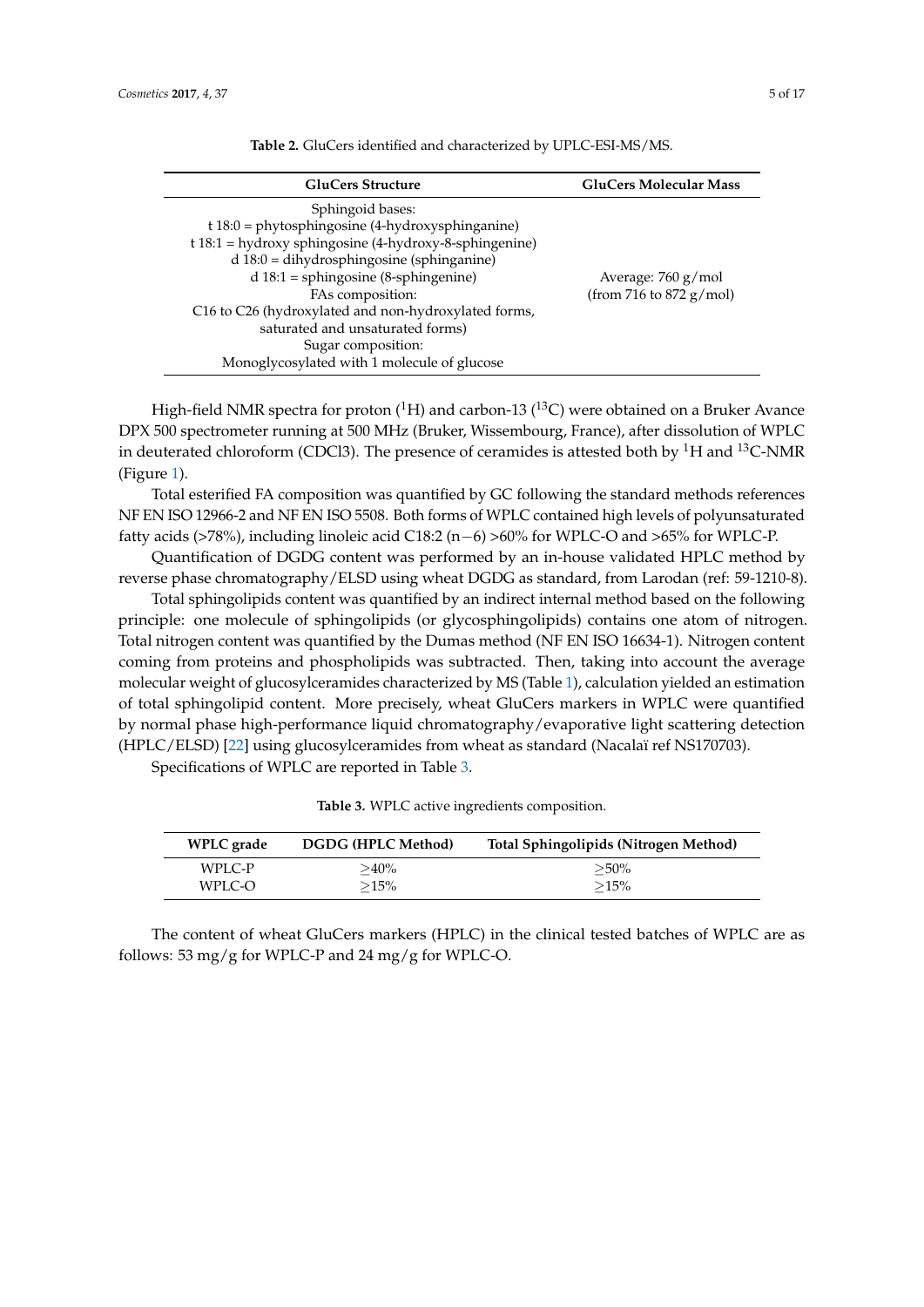<span id="page-5-0"></span>

**Figure 1.** High field NMR spectra of WPLC; (**a**) <sup>1</sup>H-NMR spectra and (**b**) <sup>13</sup>C-NMR (TG: Triglycerides, DG: Diglycerides, MG: Monoglycerides).

### 2.3.2. Experimental Products: Description and Intake

During the 60-day experimental period, the daily oral intake was two capsules, at night before sleeping, containing either placebo (maltodextrin), WPLC-O extract (=70 mg/day) and WPLC-P extract (=30 mg/day). All capsules were identical in terms of size, color and odor and their composition is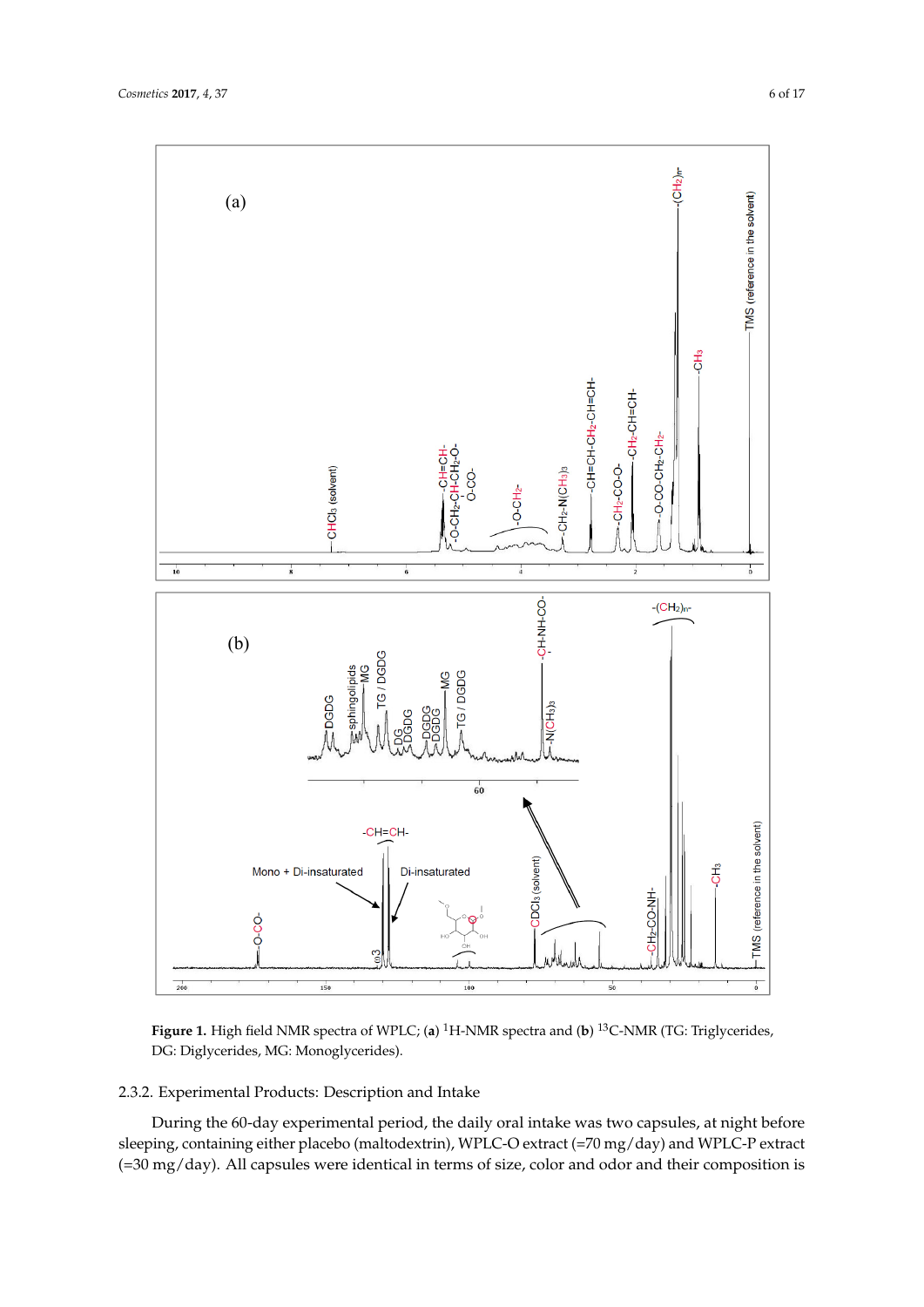<span id="page-6-0"></span>presented in Table [4.](#page-6-0) Indeed, WPLC-P and WPLC-O groups were, respectively, supplemented with 1.6 mg/day and 1.7 mg/day of wheat glucosylceramides and 12 mg/day and 11 mg/day of DGDG.

| Composition         | Placebo (mg) | $WPLC-O$ (mg) | $WPLC-P$ (mg) |
|---------------------|--------------|---------------|---------------|
| Maltodextrin        | 215          | 180           | 200           |
| Dicalcium phosphate | 100          | 100           | 100           |
| Magnesium carbonate | 50           | 50            | 50            |
| Silice              | 30           | 30            | 30            |
| WPLC-P              |              |               | 15            |
| WPLC-O              |              | 35            | 0             |
| Magnesium stearate  | 5            | 5             | 5             |
| Total weight        | 400          | 400           | 400           |

**Table 4.** Qualitative and quantitative formula of test products (per capsule).

The volunteers had to record their daily food consumption (using a 33 item food questionnaire) over the first 2 weeks of the intervention period (day 1 to 7 and then day 8 to 14) to ensure they did not change their dietary habits during the study course.

### *2.4. Outcomes*

The primary efficacy endpoint was the evaluation of skin hydration measured in 5 replicates in the cheeks by Corneometer® CM 825 at day 60.

Secondary efficacy endpoints included the assessment of:

- skin hydration at day 15 and 30 by Corneometer® CM 825;
- transepidermal water loss (TEWL, 1 replicate measurement in the cheek, continuous measurement) measured by Tewameter® TM300 (Courage + Khazaka, electronic GmbH, Cologne, Germany) at D15, D30 and D60;
- skin elasticity (1 replicate measurement in the cheek) measured by Cutometer<sup>®</sup> MPA 580 (Courage + Khazaka, electronic GmbH, Cologne, Germany) (on time 2.0 s, off time 2.0 s, pressure 450 mbar, repetition 3, total time 12 s) at D15, D30 and D60;
- skin surface properties (smoothness, roughness and wrinkledness) (1 replicate measurement in the periocular area) measured by Visioscan® VC 98 (Courage + Khazaka, electronic GmbH, Cologne, Germany) at D15, D30 and D60;
- skin dermatological control by a board-certified dermatologist at D15, D30 and D60.

All of the measurements were carried out on cleansed faces under temperature- (21  $\pm$  1 °C) and humidity (50  $\pm$  10%) controlled conditions. For 15 to 20 min before the beginning of the physical measurements, subjects were left to acclimate to the room conditions.

Volunteers' perception of product efficacy on skin following parameters: moisturizing level, skin elasticity, pulling sensation, desquamation, softness and smoothness of the skin evaluated by a self-assessment questionnaire at D60.

### *2.5. Sample Size*

Sample size was calculated with a two-sided 5% significance level ( $\alpha$ ) and a power (1- $\beta$ ) of 80% taking into account the standard deviation and the variation obtained for skin hydration in a previous pilot study (data not shown). The statistical model was the one-sided one-sample *t*-test. According to the statistical model, a sample size of 13 subjects per group achieves 100% power to detect the variation of hydration seen in the pilot study. Seven additional volunteers were recruited in each group in case of possible dropout during the intervention period.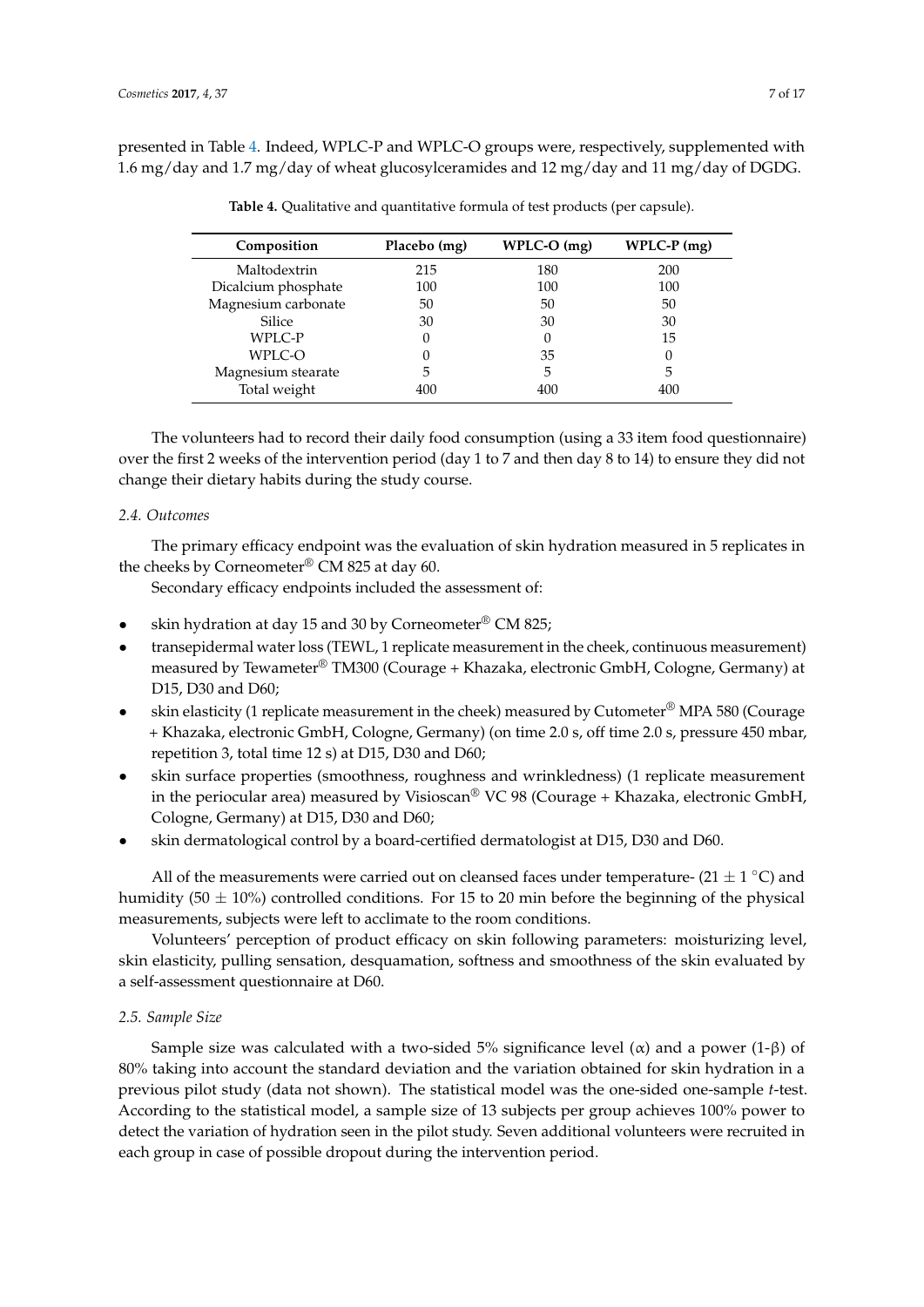### *2.6. Randomization and Blindness*

After the enrollment, subjects were randomly assigned to one of the three study groups, in a 1:1:1 ratio, to receive active products or a placebo. For allocation, a computer-generated (using PASS 11 statistical software, version 11.0.8 for Windows; PASS, LLC, Kaysville, UT, USA) restricted randomization list (Wei's urn algorithm) was used.

Subjects, investigator, and collaborators were kept blind to group assignment.

### *2.7. Statistical Methods*

Statistical analysis was carried out on the intention-to-treat (ITT) population using NCSS 8 (version 8.0.4 for Windows; NCCS, LLC) running on a Windows 2008 R2 64 Edition server (Microsoft, Redmond, WA, USA). Data normality (both for raw data and variations vs. the baseline value) was verified using the Shapiro–Wilk W normality test and data shape. Comparisons were carried out to assess if the treatments (between-subjects) were source of variation of the measured endpoints. Data (differences adjusted for baseline) were submitted to RM-ANOVA followed by Tukey–Kramer Multiple-Comparisons post-test. The statistical significance was set at *p* < 0.05. *p*-values are reported as follows: \*\*\*,  $p < 0.001$ ; \*\*,  $p < 0.01$ ; and \*,  $p < 0.05$ . Results are reported as mean  $\pm$  SD (Standard Deviation).

### **3. Results**

### *3.1. Participant Flow and Recruitment*  $S_{\rm eff}$  at the time of randomization (baseline) and after 15, 30, 30, and 60, and 60, and 60, and 60, and 60, and 60, and 60, and 60, and 60, and 60, and 60, and 60, and 60, and 60, and 60, and 60, and 60, and 60, and 60

Subjects attended clinic visits at the time of randomization (baseline) and after 15, 30, and 60 days of product use. All of the randomized subjects ( $n = 20$  per group) completed the study (Figure [2\)](#page-7-0).

<span id="page-7-0"></span>

**Figure 2.** Study participant flow chart. **Figure 2.** Study participant flow chart.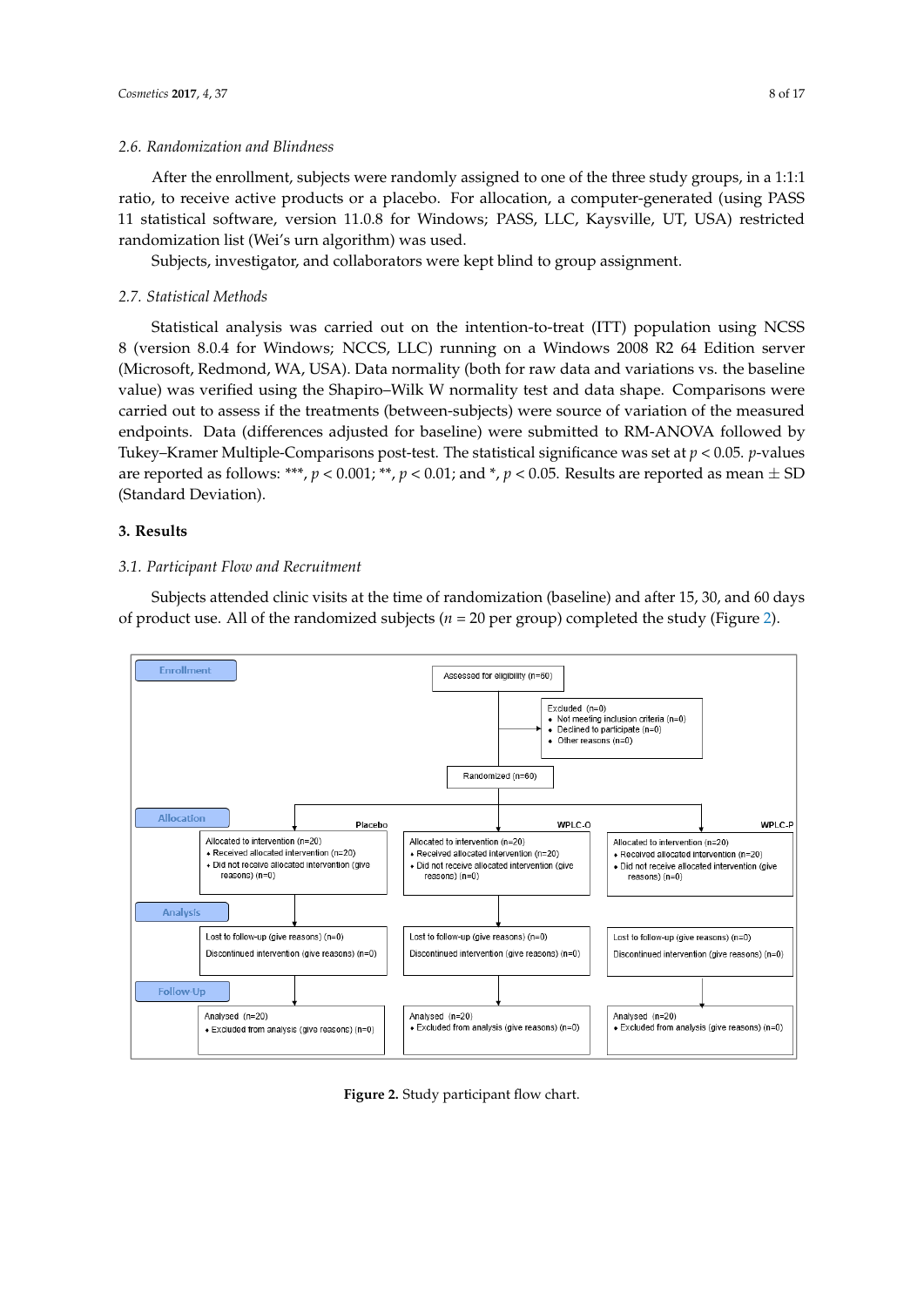In accordance with the protocol requirement, the volunteers did not change their dietary habits during the study (data not shown).

The tested products were well tolerated overall by all the volunteers throughout the study. Self-assessment questionnaire results demonstrated that tolerance was found to be "fairly good" and "excellent" by 95%, 90% and 85% of the volunteers respectively supplemented with placebo, WPLC-P and WPLC-O products.

### *3.2. Baseline Data*

<span id="page-8-0"></span>Subjects' baseline demographics and clinical characteristics are presented in Table [5](#page-8-0) for each group. During the baseline visit skin hydration was measured from Monday to Friday in order to obtain a consolidate value.

| <b>Baseline characteristics</b> | Placebo           | WPLC-O            | <b>WPLC-P</b>     |
|---------------------------------|-------------------|-------------------|-------------------|
| Number of subjects              | 20                | 20                | 20                |
| ge (years)                      | $48.3 \pm 8.6$    | $44.3 \pm 8.7$    | $45.7 \pm 9.7$    |
| Weight(kg)                      | $60.7 \pm 10.1$   | $59.0 \pm 10.3$   | $58.1 \pm 6.6$    |
| BMI $(kg/m^2)$                  | $22.9 \pm 3.2$    | $22.5 \pm 3.2$    | $22.2 + 2.9$      |
| Menopause                       | $8(40\%)$         | 5(25%)            | $6(30\%)$         |
| <b>Smokers</b>                  | 5(25%)            | $8(40\%)$         | $8(40\%)$         |
| Cigarettes $(n/day)$            | $11.4 \pm 7.5$    | $12.4 \pm 8.9$    | $11.0 \pm 6.6$    |
| Skin hydration (c.u)            | $44.5 \pm 4.5$    | $44.7 + 5.0$      | $43.3 \pm 5.6$    |
| TEWL $(g/h/m^2)$                | $10.9 \pm 2.7$    | $11.3 \pm 3.1$    | $11.6 \pm 3.3$    |
| Skin elasticity (Ratio Ua/Uf)   | $0.564 \pm 0.064$ | $0.581 \pm 0.066$ | $0.570 \pm 0.074$ |
| Skin smoothness (SEsm (a.u.))   | $38.97 \pm 5.88$  | $38.86 \pm 5.02$  | $39.16 \pm 5.61$  |
| Skin roughness (SEr (a.u.))     | $1.99 \pm 0.37$   | $1.90 \pm 0.39$   | $1.91 \pm 0.36$   |
| Skin wrinkledness(SEw (a.u.))   | $35.37 \pm 3.52$  | $35.66 \pm 3.98$  | $34.89 \pm 2.54$  |

**Table 5.** Subjects' baseline demographic and clinical characteristics.

Data are averages (±standard deviation) or number of subjects (%).

### *3.3. Skin Hydration and Skin Barrier Function*

Skin hydration values measured by Corneometer<sup>®</sup> are reported in Table  $6$ .

Skin hydration was significantly increased ( $p \leq 0.001$ ) after 15, 30 and 60 days of supplementation with WPLC-P and WPLC-O extracts compared to baseline (D0). On the contrary, in the placebo group, skin hydration was only increased after 30- and 60-day supplementation periods (*p* < 0.05 day 0). Variations in skin hydration measured at D15, D30 and D60 for both the WPLC-O and the WPLC-P groups were statistically different (*p* < 0.001) compared to placebo. There were no significant differences at each treatment time between the two active groups.

As reported in Table [6,](#page-9-0) similar improvements were obtained for TEWL. TEWL was significantly decreased ( $p \leq 0.001$ ) after 15, 30 and 60 days of supplementation with WPLC-P and WPLC-O extracts compared to baseline. On the contrary, TEWL remained unchanged in the placebo group during the 60 days supplementation period (*p* > 0.05 vs. baseline and day 0). Variations in TEWL measured at D15, D30 and D60 for both the WPLC-O and the WPLC-P groups were statistically different  $(p < 0.001)$ compared to placebo. There were no significant differences at each treatment time between the two active groups.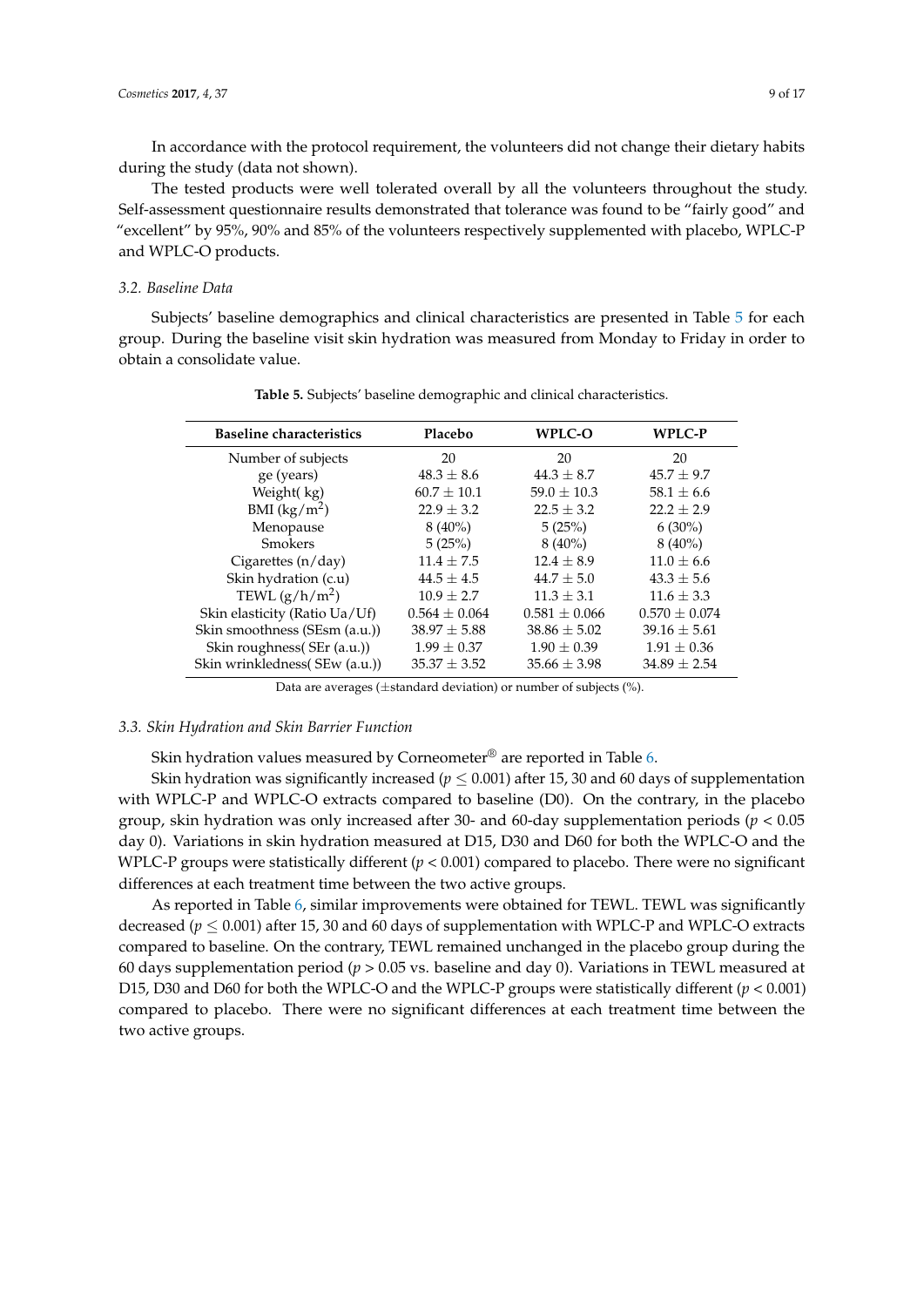| Time (days)     |                                      | Corneometer <sup>®</sup> (c.u)                |                                                 |                                     | TEWL $(g/h/m^2)$                                     |                                                  |
|-----------------|--------------------------------------|-----------------------------------------------|-------------------------------------------------|-------------------------------------|------------------------------------------------------|--------------------------------------------------|
|                 | Placebo                              | WPLC-O                                        | WPLC-P                                          | Placebo                             | <b>WPLC-O</b>                                        | WPLC-P                                           |
| D <sub>0</sub>  | $44.5 + 4.5^{\circ}$                 | $44.7 + 5.0^{\circ}$                          | $43.3 + 5.6^{\circ}$                            | $10.9 + 2.7^{\circ}$                | $11.3 + 3.1^{b}$                                     | $11.6 + 3.3^{b}$                                 |
| D <sub>15</sub> | $46.2 \pm 6.1$ <sup>a</sup> (+3.6%)  | $54.8 \pm 6.5^{\circ}$ (+23.4% <sup>+</sup> ) | 53.6 ±7.0 $^{\rm b}$ (+24.9% <sup>+</sup> )     | $11.2 \pm 2.0^{\mathrm{b}}$ (+5.3%) | $9.4 \pm 2.4$ a $(-16.2\%$ <sup>†</sup> )            | $9.7 \pm 3.9^{\text{ a}} (-16.0\% ^{\text{ t}})$ |
| D30             | $47.8 \pm 5.8^{\mathrm{b}}$ (+7.5 %) | $56.3 \pm 6.0^{\circ}$ (+26.7% <sup>+</sup> ) | 55.4 $\pm$ 5.8 $\degree$ (+29.4% <sup>†</sup> ) | $10.8 \pm 2.8^{\mathrm{b}}$ (+1.0%) | $9.1 \pm 2.5^{\text{ a}}$ ( $-18.3\%$ <sup>+</sup> ) | $8.8 \pm 2.9^{\text{ a}}$ (-22.6% <sup>+</sup> ) |
| D60             | $48.1 \pm 6.5^{b}$ (+8.2%)           | $60.9 \pm 7.0$ d $(+37.2\%$ <sup>+</sup> )    | $58.6 \pm 10.2$ d (+36.8% <sup>+</sup> )        | $10.9 \pm 3.0^{\mathrm{b}}$ (+3.8%) | $9.0 \pm 2.5^{\text{ a}} (-19.5\% ^{\text{ t}})$     | $9.3 \pm 2.6^{\text{ a}} (-19.0\% ^{\text{ t}})$ |

Table 6. Skin Hydration and TEWL results after 15, 30 and 60 days of supplementation with WPLC-O and WPLC-P extracts measured by Corneometry<sup>®</sup> and Tewameter $^\circledR.$  Data are averages  $\pm$  SD in corneometric units (c.u.) and in TEWL (g/h/m<sup>2</sup>).

<span id="page-9-0"></span>In brackets is reported the % variation vs. D0; NS: Not significant; Significantly different from Day 0: a < b < c < d,  $p$  < 0.05; † Significantly different ( $p$  < 0.001) from the placebo group.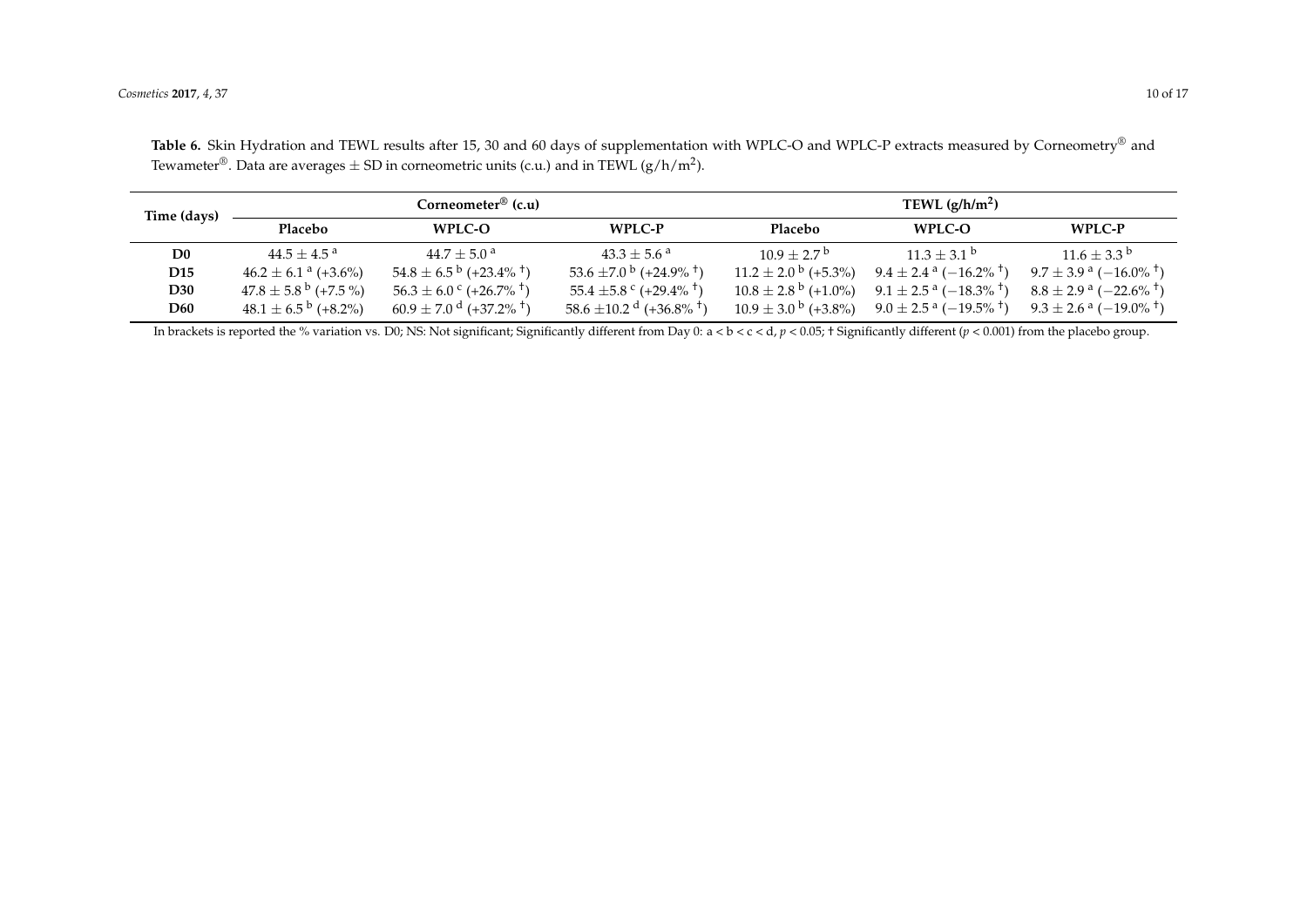### *3.4. Skin Elasticity*

Skin elasticity values measured by Cutometer® are reported in Table [7.](#page-10-0)

<span id="page-10-0"></span>**Table 7.** Skin elasticity results after 15, 30 and 60 days of supplementation with WPLC-O and WPLC-P measured by Cutometer<sup>®</sup>. Data are averages  $\pm$  SD in elasticity values R2 (Ua/Uf).

| Time (days)     | Skin elasticity (R2 (Ua/Uf))           |                                                       |                                                       |  |
|-----------------|----------------------------------------|-------------------------------------------------------|-------------------------------------------------------|--|
|                 | Placebo<br>WPLC-O<br>WPLC-P            |                                                       |                                                       |  |
| D <sub>0</sub>  | $0.564 + 0.064$ <sup>a</sup>           | $0.581 + 0.066$ <sup>a</sup>                          | $0.570 + 0.074$ <sup>a</sup>                          |  |
| D <sub>15</sub> | $0.558 \pm 0.067$ <sup>a</sup> (-0.7%) | $0.665 \pm 0.083^{b}$ (+14.9% <sup>+</sup> )          | $0.661 \pm 0.064^{\mathrm{b}}$ (+16.6% <sup>+</sup> ) |  |
| D <sub>30</sub> | $0.589 \pm 0.083$ <sup>a</sup> (+5.2%) | $0.698 \pm 0.072^{\mathrm{b}}$ (+20.9% <sup>+</sup> ) | $0.697 \pm 0.060^{\mathrm{b}}$ (+23.2% <sup>+</sup> ) |  |
| <b>D60</b>      | $0.606 \pm 0.070$ <sup>a</sup> (+8.3%) | $0.788 \pm 0.085$ ° (+36.6% <sup>+</sup> )            | $0.766 \pm 0.076$ ° (+35.9% <sup>+</sup> )            |  |

In brackets is reported the % variation vs. D0; NS: Not significant; Significantly different from Day 0:  $a < b < c$ ,  $p < 0.05$ ; † Significantly different ( $p < 0.001$ ) from the placebo group.

Skin elasticity was significantly increased ( $p \leq 0.001$ ) after 15, 30 and 60 days of supplementation with WPLC-P and WPLC-O extracts compared to baseline (D0). On the contrary, it remained unchanged in the placebo group during the 60 days supplementation period ( $p > 0.05$  vs baseline). Variation of skin elasticity in the WPLC-O and the WPLC-P groups was statistically different (*p* < 0.001) from the placebo group after 15, 30 and 60 days of supplementation. There were no significant differences at each treatment time between the two active groups.

### *3.5. Skin Aging Parameters*

Smoothness, roughness and wrinkledness data are reported in Table [8](#page-11-0) and in Table [9.](#page-12-0)

Skin roughness and wrinkledness were significantly decreased while smoothness was significantly increased after 15, 30 and 60 days of supplementation with WPLC-P and WPLC-O extracts compared to baseline (respectively  $p \le 0.001$ ,  $p \le 0.001$  and  $p \le 0.001$  in both groups). In the placebo group, skin roughness was significantly decreased after 60 days of supplementation while smoothness was significantly increased after 30 and 60 days of supplementation compared to baseline. However, variations in skin aging parameters measured at D15, D30 and D60 for both the WPLC-O and the WPLC-P groups were statistically different  $(p < 0.001, p < 0.001$  and  $p < 0.001$ , respectively) compared to placebo. On the contrary, there were no significant differences at each treatment time between the two active groups.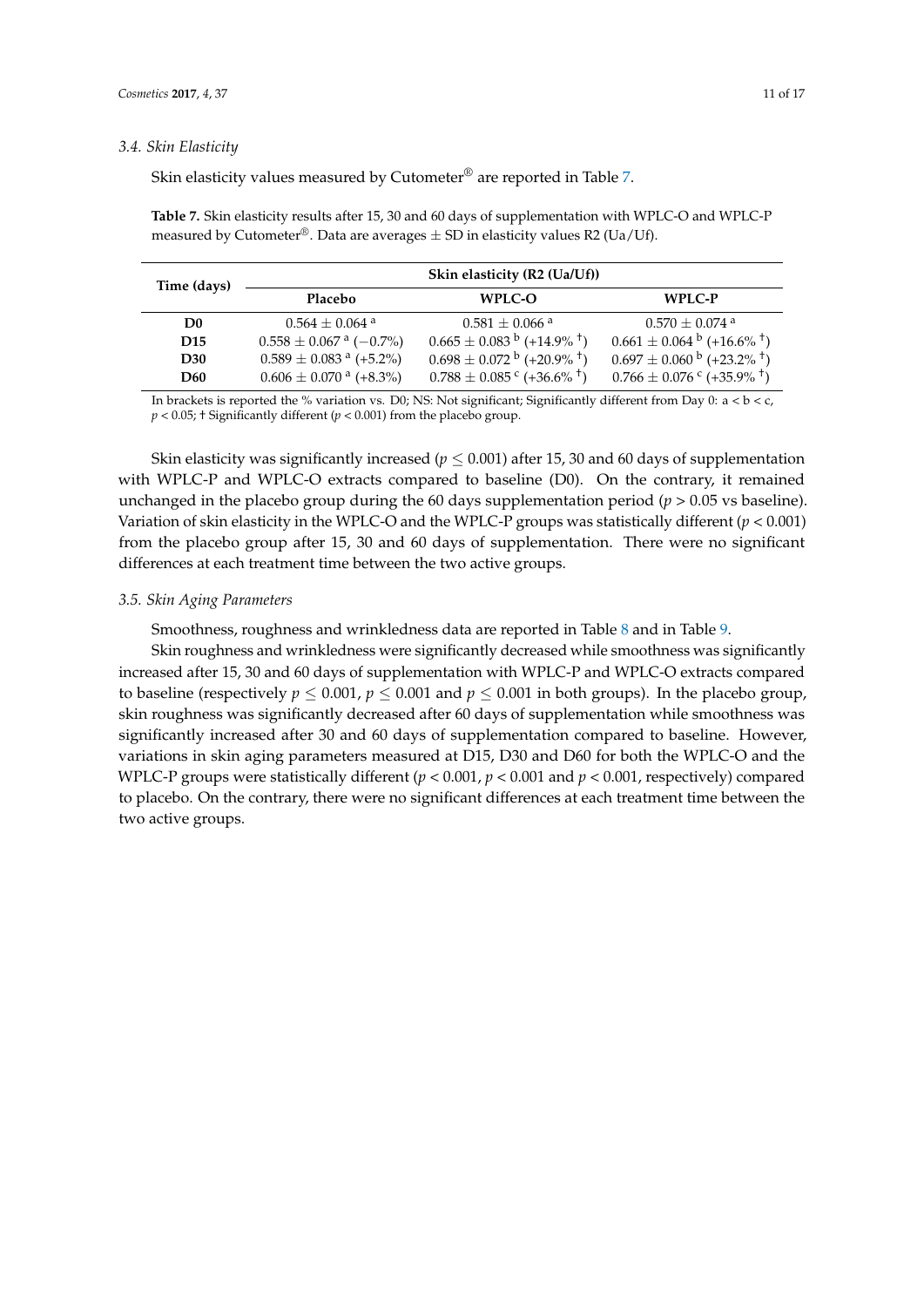Table 8. Skin smoothness and roughness values after 15, 30 and 60 days of supplementation with WPLC-O and WPLC-P extracts. Data are averages  $\pm$  SD in SESm (a.u.) and SEr (a.u.) values.

| Time (days)     |                                        | Smoothness (a.u.)                                 |                                                      |                                       | Roughness (a.u.)                                                             |                                                        |
|-----------------|----------------------------------------|---------------------------------------------------|------------------------------------------------------|---------------------------------------|------------------------------------------------------------------------------|--------------------------------------------------------|
|                 | <b>Placebo</b>                         | WPLC-O                                            | WPLC-P                                               | Placebo                               | WPLC-O                                                                       | WPLC-P                                                 |
| D <sub>0</sub>  | $38.97 + 5.88$ <sup>a</sup>            | $38.86 + 5.02$ <sup>a</sup>                       | $39.16 + 5.61$ <sup>a</sup>                          | $1.99 + 0.37$ c                       | $1.90 + 0.39$ c                                                              | $1.91 + 0.36$ c                                        |
| D <sub>15</sub> | $39.39 \pm 5.40^{\text{ a}}$ (+0.43%)  | $43.14 \pm 4.18^{\mathrm{b}}$ (+4.28%)            | $43.48 \pm 5.72^{\mathrm{b}}$ (+4.32% <sup>J</sup> ) | $1.92 \pm 0.62$ c (-0.08%)            | $1.28^{b} \pm 0.51$ (-0.62% <sup>+</sup> )                                   | $1.32 \pm 0.47^{\mathrm{b}}$ (-0.59% <sup>+</sup> )    |
| <b>D30</b>      | $40.87 \pm 5.26^{\mathrm{b}}$ (+1.90%) | $48.33 \pm 5.91$ $\degree$ (+9.47% <sup>†</sup> ) | $49.42 \pm 5.58$ ° (+10.26% <sup>+</sup> )           | $1.77 \pm 0.69$ c (-0.22%)            | $0.87^{\text{ a}} \pm 0.35^{\text{ }} (-1.03\%^\text{ }^{\text{ } \dagger})$ | $0.84 \pm 0.40^{\text{ a}}$ ( $-1.06\%$ <sup>+</sup> ) |
| <b>D60</b>      | $41.29 \pm 5.54^{\mathrm{b}}$ (+2.33%) | $52.97 \pm 5.11$ d (+13.81% <sup>†</sup> )        | $52.33 \pm 5.14^{\circ}$ (+13.18% <sup>+</sup> )     | $1.63 \pm 0.61^{\mathrm{b}}$ (-0.36%) | $0.69^{\text{ a}} \pm 0.28^{\text{ }} (-1.20\% ^{\text{ } \dagger})$         | $0.68 \pm 0.37$ a $(-1.23\%$ <sup>+</sup> )            |

<span id="page-11-0"></span>In brackets is reported the % variation vs. D0; NS: Not significant; Significantly different from Day 0: a < b < c < d,  $p$  < 0.05; † ( $p$  < 0.001) and  $\int$  ( $p$  < 0.01), significantly different from the placebo group.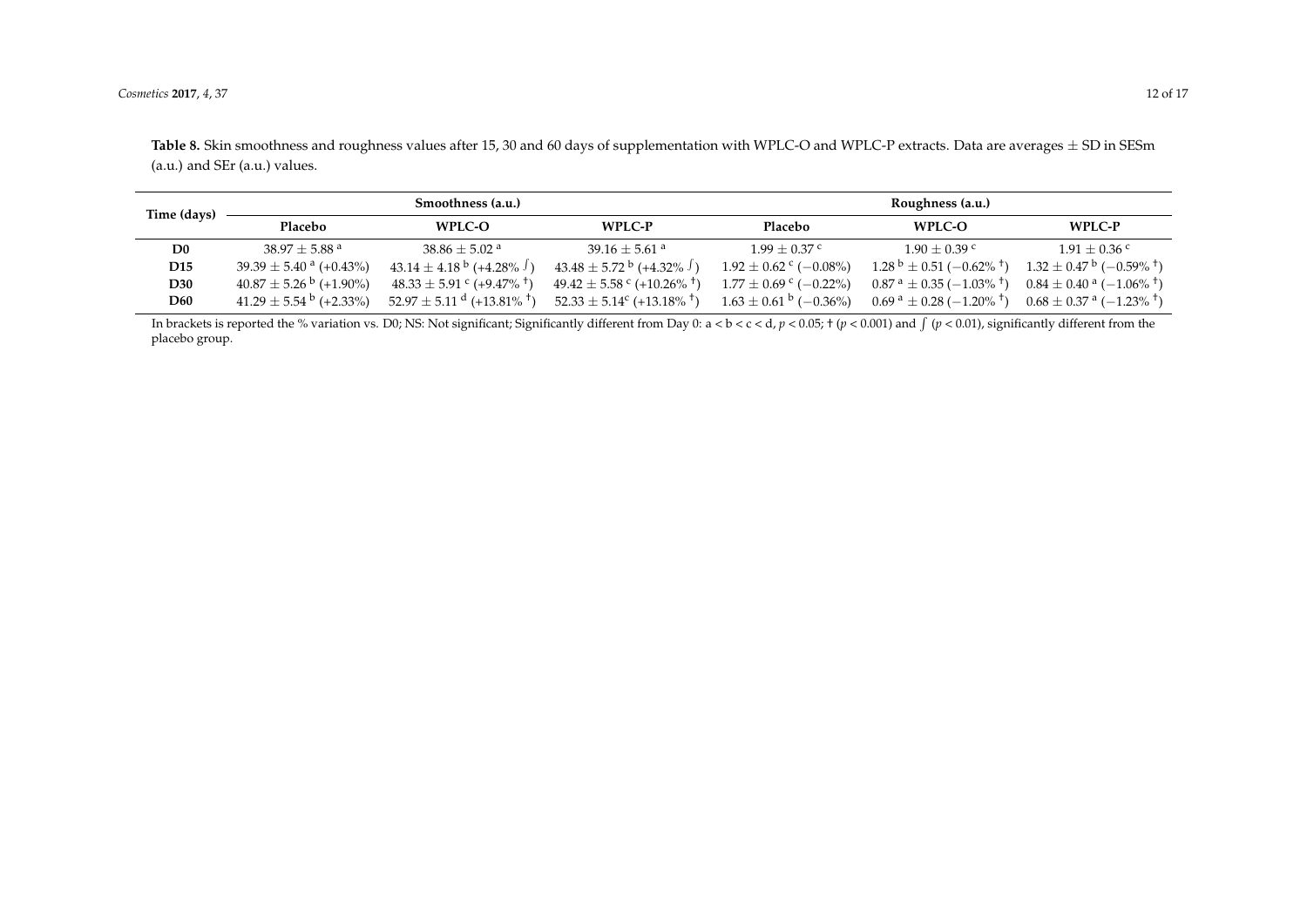<span id="page-12-0"></span>**Table 9.** Skin wrinkledness variation results after 15, 30 and 60 days of supplementation with WPLC-O and WPLC-P. Data are mean  $\pm$  SD in SEw (a.u.).

| Time (days)     | Skin Wrinkledness (SEw (a.u.)) |                                                      |                                                      |  |
|-----------------|--------------------------------|------------------------------------------------------|------------------------------------------------------|--|
|                 | Placebo                        | WPLC-O                                               | WPLC-P                                               |  |
| D <sub>0</sub>  | $35.37 \pm 3.52$ <sup>d</sup>  | 35.66 $\pm$ 3.98 <sup>d</sup>                        | 34.89 $\pm$ 2.54 <sup>d</sup>                        |  |
| D <sub>15</sub> | $36.11 \pm 3.04$ d (+0.74%)    | $32.56 \pm 2.28$ c (-3.10% <sup>+</sup> )            | $32.14 \pm 2.13$ ° (-2.75% <sup>+</sup> )            |  |
| D <sub>30</sub> | $35.81 \pm 3.36$ d (+0.44%)    | $30.68 \pm 2.20^{\mathrm{b}}$ (-4.97% <sup>+</sup> ) | $30.57 \pm 2.50^{\mathrm{b}}$ (-4.33% <sup>+</sup> ) |  |
| D60             | $35.01 \pm 4.14$ d (-0.36%)    | $28.87 \pm 3.40^{\text{ a}} (-6.79\% ^{\text{ + }})$ | $28.60 \pm 2.90^{\text{ a}} (-6.29\% ^{\text{ +}})$  |  |

In brackets is reported the % variation vs. D0; NS: Not significant; Significantly different from Day 0:  $a < b < c < d$ ,  $p < 0.05$ ;  $\pm (p < 0.001)$ , significantly different from the placebo group.

### *3.6. Self-assessment Questionnaire Results*

At day 60, self-assessment questionnaire results demonstrated that volunteers own perceptions of product efficacy are consistent with the measures performed on their skin. Results of the questionnaire are presented in Table [10.](#page-12-1)

<span id="page-12-1"></span>**Table 10.** Results of the self-assessment questionnaire after 60 days of supplementation with WPLC-O and WPLC-P.

| Questions and<br>Self-Assessment                                                                 | Placebo | <b>WPLC-O</b> | <b>WPLC-P</b> |  |  |  |
|--------------------------------------------------------------------------------------------------|---------|---------------|---------------|--|--|--|
| How do you evaluate the food supplement efficacy concerning skin moisturizing level improvement? |         |               |               |  |  |  |
| Insufficient                                                                                     | 30%     | 5%            | 5%            |  |  |  |
| Sufficient                                                                                       | 50%     | 30%           | 35%           |  |  |  |
| Fairly good                                                                                      | 15%     | 45%           | 35%           |  |  |  |
| Excellent                                                                                        | 5%      | 20%           | 25%           |  |  |  |
| How do you evaluate the food supplement efficacy concerning skin elasticity?                     |         |               |               |  |  |  |
| Insufficient                                                                                     | 45%     | 5%            | 5%            |  |  |  |
| Sufficient                                                                                       | 45%     | 30%           | 35%           |  |  |  |
| Fairly good                                                                                      | 5%      | 45%           | 35%           |  |  |  |
| Excellent                                                                                        | $5\%$   | 25%           | 25%           |  |  |  |
| Do you think that your skin presents less "pulling sensation"?                                   |         |               |               |  |  |  |
| Yes                                                                                              | 25%     | 80%           | 75%           |  |  |  |
| No                                                                                               | 75%     | 20%           | 25%           |  |  |  |
| No opinion                                                                                       | $0\%$   | $0\%$         | $0\%$         |  |  |  |
| Do you think that your skin presents less desquamated?                                           |         |               |               |  |  |  |
| Yes                                                                                              | 20%     | 85%           | 80%           |  |  |  |
| No                                                                                               | 75%     | 15%           | 15%           |  |  |  |
| No opinion                                                                                       | $5\%$   | $0\%$         | $5\%$         |  |  |  |
| Do you think that your skin is softer and smoother?                                              |         |               |               |  |  |  |
| Yes                                                                                              | 25%     | 85%           | 90%           |  |  |  |
| No                                                                                               | 65%     | 15%           | 10%           |  |  |  |
| No opinion                                                                                       | 10%     | $0\%$         | $0\%$         |  |  |  |
| Do you think that the aspect of your skin looks better?                                          |         |               |               |  |  |  |
| Yes                                                                                              | 15%     | 80%           | 80%           |  |  |  |
| No                                                                                               | 65%     | 15%           | 20%           |  |  |  |
| No opinion                                                                                       | 20%     | 5%            | $0\%$         |  |  |  |

### **4. Discussion**

The purpose of this double-blind randomized controlled human clinical trial was to test, in a rigorous way, the hypothesis that even small amounts of sphingoid base derivatives, administered orally to humans, can afford measurable and significant and perceivable benefits to the skin,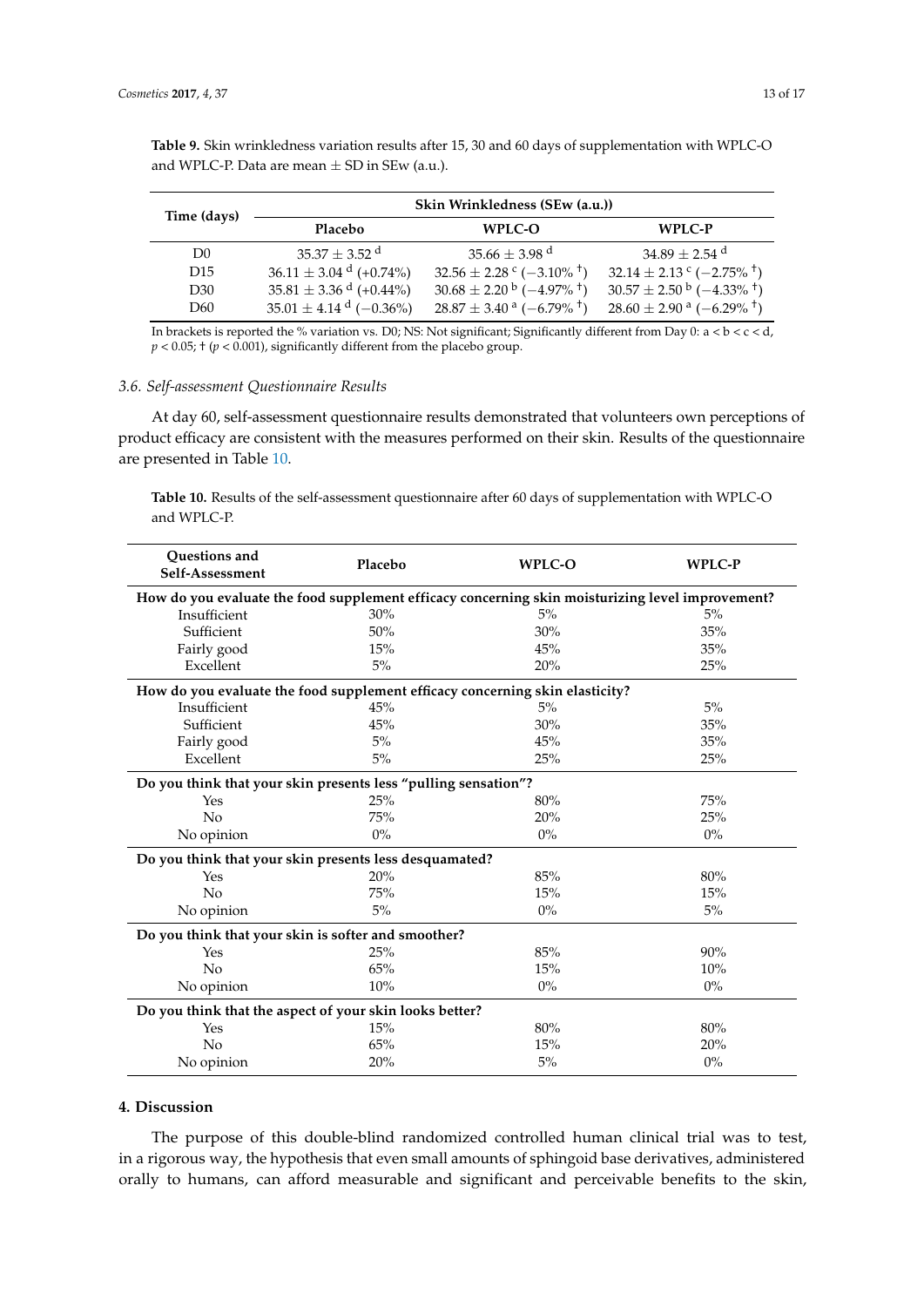as suggested by the various animal studies and a few smaller-scale human trials  $[9-17]$  $[9-17]$  and our own preliminary study.

For this purpose, a specific purified wheat flour extract composed of wheat polar lipids rich in GluCers and DGDG was extracted, in both a powder and an oil based form, and formulated in capsules with identical aspect for oral intake over two months by healthy human volunteers presenting with dry skin and clinical skin aging signs. Placebo capsules were provided to a control group. Even if the level of active ingredient was similar, we tested both powder and oil form of WPLC to verify whether the galenic form had an impact or not on product efficacy.

In both treated groups, oral intake supplementation of 30 mg/day of WPLC-P or 70 mg/day of WPLC-O, providing an average of 1.7 mg of glucosylceramides and 11.5 mg of DGDG, induced a strong and highly significant improvement in skin hydration markers and skin anti-aging effects compared to the placebo group. As expected, given the almost identical content in the active components, DGDG and GluCers, there were no significant differences of efficacy between the two WPLC groups (powder form and oil form). Moreover, measures performed after 15, 30, and 60 days of supplementation showed that efficacy on each studied parameter increased significantly with time compared to the baseline. It is interesting to note that these significant effects appeared at the very early stage of the supplementation, in only 15 days and continued over the entire period of the study. With respect to the clinical pertinence of the statistically significant observation: while we did not include subjective "dermatological" scoring of the skin care effects, the self-assessment answers from the panelists in each group clearly showed strongly perceived benefits and therefore preferences for the verum capsules as opposed to the placebo. In view of the reported regulatory of food habits and intake, this factor cannot be considered as a source of data variation during the study period.

Like essential fatty acids, sphingosines and sphinganines, the sphingoid base structures in SC ceramides, cannot be synthetized de novo by the human organism. They are generated by degradation of extracutaneous lipids coming from the general diet [\[9,](#page-15-1)[10,](#page-15-2)[12\]](#page-15-4).

The fate of ingested sphingolipids in human beings remains to be understood by further studies. Based on the present state of knowledge, we can reasonably assume that sphingolipid metabolism in humans will follow a similar path of digestion and absorption to that described in animal studies, producing sphingolipid metabolites that are absorbed intestinally and distributed to blood. Based on this hypothesis, metabolites of dietary sphingolipids, including ceramides and glucosylceramides, could reach the skin, enter the metabolic processes in the epidermis through the Golgi apparatus and lamellar bodies, and thus participate in the de novo synthesis of ceramides and other physiological skin lipids in situ. Consequently, orally taken sphingolipids could play their functional role in the stratum corneum to maintain or restore dry skin conditions and improve skin microrelief.

Cereals, particularly barley, corn, and wheat, are DGDG-rich [\[27\]](#page-15-14). In rats orally fed with DGDG, the fatty acids generated after hydrolysis were shown to be reesterified into triglycerides and phospholipids in the enterocytes and then transported by triglyceride-rich lipoproteins [\[28\]](#page-15-15).

The presence of DGDG in WPLC is likely to improve the efficacy of GluCers by increasing intestinal absorption. For instance, as shown in a human clinical study [\[29\]](#page-16-0), oral supplementation of phytosterol dispersed in a diacylglycerol-rich oil increased the health benefits of phytosterols compared to a triacylglycerol oil. The authors explained that the reason for this could be that diacylglycerol-rich oil is a better solvent for hydrophobic components as phytosterols. More recently, it was demonstrated that bioaccessibility of beta-carotenoids was markedly enhanced when solubilized in diacylglycerol (dioleate) before digestion compared to beta-carotene alone. The low bioavailability of lipophilic micronutrients is mainly caused by their limited solubilization into aqueous micelles, which hinders their ability to be taken up by the intestine [\[30\]](#page-16-1).

DGDG is in fact a specific diacylglycerol where two galactoses are esterified, with high emulsifying properties [\[31\]](#page-16-2). By analogy with diacyl glycerol oil, DGDG could be largely responsible for an increase in the distribution of dietary sphingolipids including GluCERs in bile acid micelles after ingestion, followed by improvement of intestinal absorption of both intact forms and metabolites.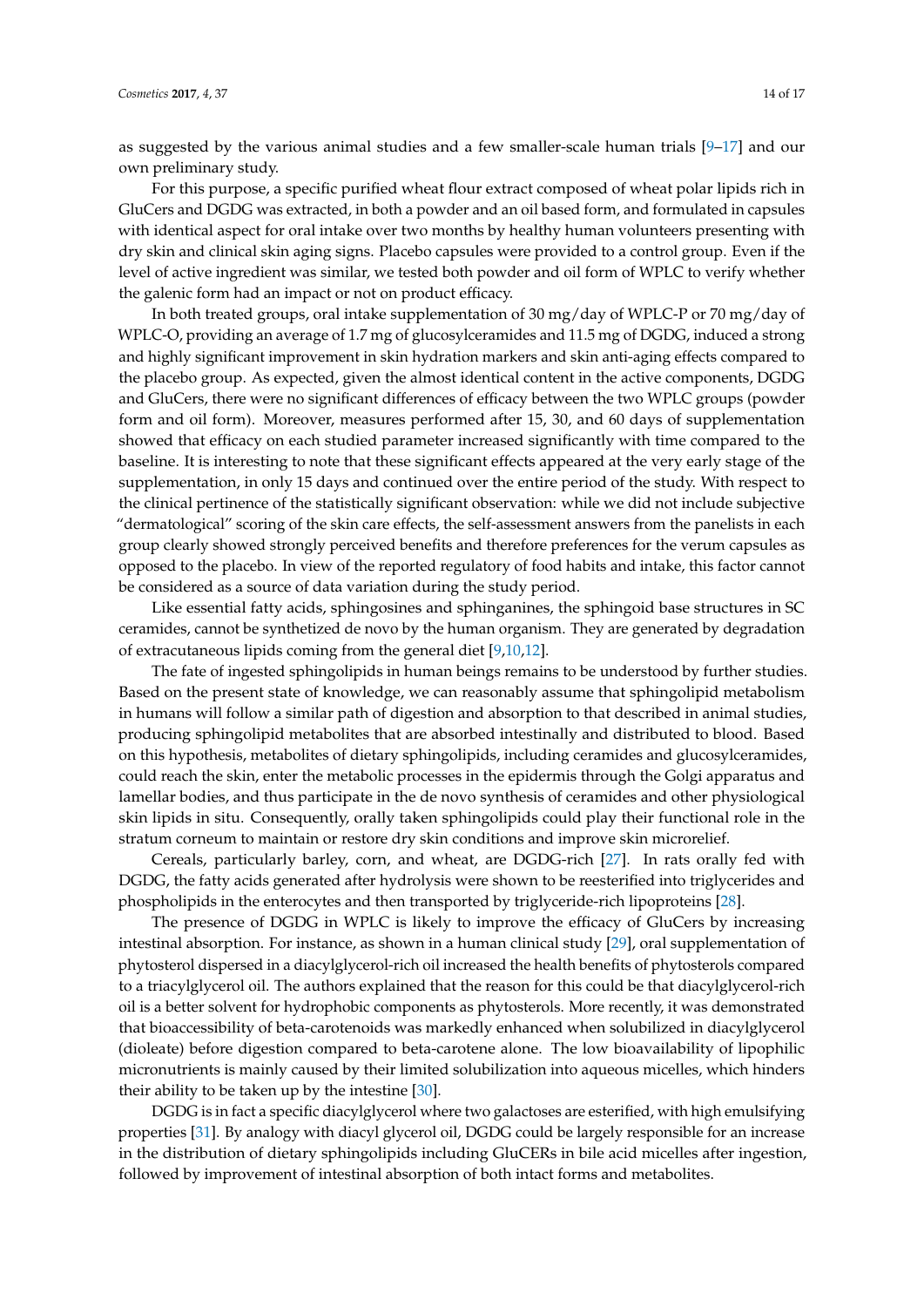Thanks to the amphiphilic structure of DGDG, sphingolipids, including GluCERs that composed WPLC, can be dispersed in highly stable micellar dispersion in water.

Taking all these observations and the present study data into account, it appears reasonable to correlate the demonstrated improvements in age-related symptoms such as skin hydration, elasticity and smoothness with the single-parameter of WPLC supplementation in this human clinical trial.

### **5. Conclusions**

In a human clinical trial based on a gold standard study design, we show that daily oral supplementation of purified wheat glucosylceramides and DGDG induced a strong and highly significant improvement in skin hydration markers compared to placebo, after only 15 days and beyond.

The level of efficacy on skin hydration and TEWL was higher and was detected faster than data reported in other human clinical studies on sphingolipids or ceramides oral supplementations. For the first time, we demonstrated the anti-aging properties induced by wheat sphingolipids, including GluCers and DGDG, issued from WPLC oral supplementation, on four skin markers concomitantly: elasticity, smoothness, roughness, and wrinkledness. Purified WPLC can be considered as an interesting food supplement ingredient inducing healthy and young-looking skin.

Although the clinical research has reached its aim, there were some unavoidable limitations. Indeed, interactions between the skin and the basal cream were possible and cannot be rejected a priori. Some of the possible interaction also takes into account the "placebo" effect. However, even if some interactions occurred, we think that they do not represent a limitation of study results interpretation. In fact, the level of skin parameter improvements obtained in the active treatment arms is significantly higher than the one measured in the placebo arm. In addition, some inflation of the overall alpha-error can occur due to the number of statistical tests. Further studies to investigate the bioavailability of wheat sphingolipids and DGDG metabolites after digestion, their effectiveness on ceramides metabolism pathway in the skin, the enhancement of ceramides content at the skin level, and the specificity of ceramide structures and associated lipids on their efficacy are planned.

**Acknowledgments:** We sincerely express our gratitude for valuable advice and comments to Claire Notin from SEPPIC SA, 22 Terrasse Bellini, Paris la Défense, Puteaux, France.

**Author Contributions:** V.M.B. conceived and designed the experiments; E.C. and A.M. performed the experiments; V.N. analyzed the data; V.M.B. wrote the paper.

**Conflicts of Interest:** The authors declare no conflict of interest.

### **References**

- <span id="page-14-0"></span>1. Feingold, K.R.; Elias, P.M. Role of lipids in the formation and maintenance of the cutaneous permeability barrier. *Biochim. Biophys. Acta* **2014**, *1841*, 280–294. [\[CrossRef\]](http://dx.doi.org/10.1016/j.bbalip.2013.11.007) [\[PubMed\]](http://www.ncbi.nlm.nih.gov/pubmed/24262790)
- <span id="page-14-1"></span>2. Jungersted, J.M.; Hellgren, L.I.; Jemec, G.B.; Agner, T. Lipids and skin barrier function–a clinical perspective. *Contact Dermatitis* **2008**, *58*, 255–262. [\[CrossRef\]](http://dx.doi.org/10.1111/j.1600-0536.2008.01320.x) [\[PubMed\]](http://www.ncbi.nlm.nih.gov/pubmed/18416754)
- <span id="page-14-2"></span>3. Rabionet, M.; Gorgas, K.; Sandhoff, R. Ceramide synthesis in the epidermis. *Biochim. Biophys. Acta* **2014**, *1841*, 422–434. [\[CrossRef\]](http://dx.doi.org/10.1016/j.bbalip.2013.08.011) [\[PubMed\]](http://www.ncbi.nlm.nih.gov/pubmed/23988654)
- <span id="page-14-3"></span>4. Ghadially, R.; Brown, B.E.; Sequeira-Martin, S.M.; Feingold, K.R.; Elias, P.M. The aged epidermal permeability barrier. Structural, functional, and lipid biochemical abnormalities in humans and a senescent murine model. *J. Clin. Investig.* **1995**, *95*, 2281–2290. [\[CrossRef\]](http://dx.doi.org/10.1172/JCI117919) [\[PubMed\]](http://www.ncbi.nlm.nih.gov/pubmed/7738193)
- <span id="page-14-4"></span>5. Imokawa, G.; Abe, A.; Jin, K.; Higaki, Y.; Kawashima, M.; Hidano, A. Decreased level of ceramides in stratum corneum of atopic dermatitis: An etiologic factor in atopic dry skin? *J. Investig. Dermatol.* **1991**, *96*, 523–526. [\[CrossRef\]](http://dx.doi.org/10.1111/1523-1747.ep12470233) [\[PubMed\]](http://www.ncbi.nlm.nih.gov/pubmed/2007790)
- <span id="page-14-5"></span>6. Rogers, J.; Harding, C.; Mayo, A.; Banks, J.; Rawlings, A. Stratum corneum lipids: The effect of ageing and the seasons. *Arch. Dermatol. Res.* **1996**, *288*, 765–770. [\[CrossRef\]](http://dx.doi.org/10.1007/BF02505294) [\[PubMed\]](http://www.ncbi.nlm.nih.gov/pubmed/8950457)
- <span id="page-14-6"></span>7. Pons-Guiraud, A. Dry skin in dermatology: A complex physiopathology. *J. Eur. Acad. Dermatol. Venereol.* **2007**, *21*, 1–4. [\[CrossRef\]](http://dx.doi.org/10.1111/j.1468-3083.2007.02379.x) [\[PubMed\]](http://www.ncbi.nlm.nih.gov/pubmed/17716284)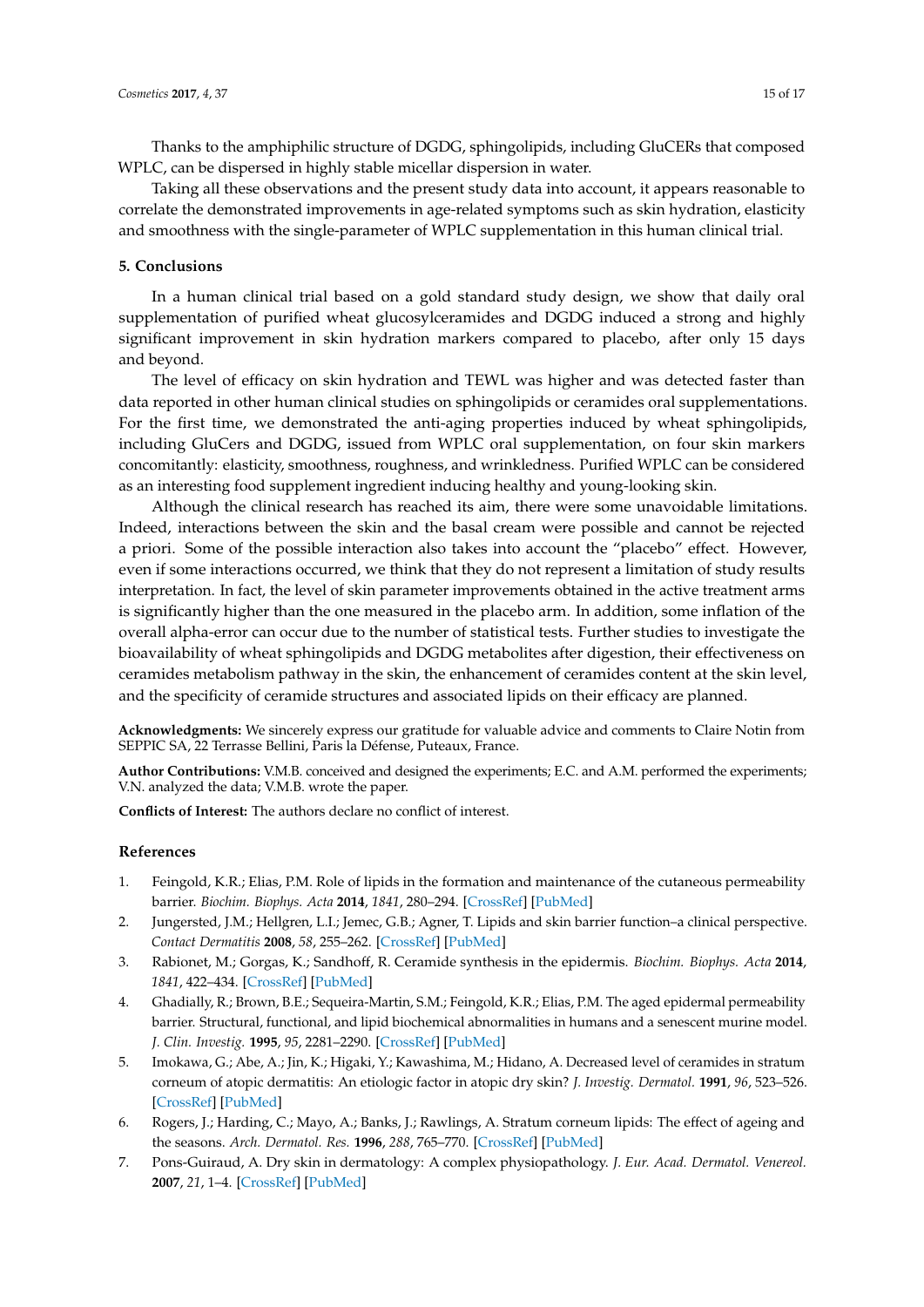- <span id="page-15-0"></span>8. Lintner, K.; Mondon, P.; Girard, F.; Gibaud, C. The effect of a synthetic ceramide-2 on transepidermal water loss after stripping or sodium lauryl sulfate treatment: An in vivo study. *Int. J. Cosmet. Sci.* **1997**, *19*, 15–26. [\[CrossRef\]](http://dx.doi.org/10.1111/j.1467-2494.1997.tb00162.x) [\[PubMed\]](http://www.ncbi.nlm.nih.gov/pubmed/18507646)
- <span id="page-15-1"></span>9. Nilsson, A.; Duan, R.D. Alkaline sphingomyelinases and ceramidases of the gastrointestinal tract. *Chem. Phys. Lipids* **1999**, *102*, 97–105. [\[CrossRef\]](http://dx.doi.org/10.1016/S0009-3084(99)00078-X)
- <span id="page-15-2"></span>10. Ueda, O.; Hasegawa, M.; Kitamura, S. Distribution in skin of ceramide after oral administration to rats. *Drug Metab. Pharmacokinet.* **2009**, *24*, 180–184. [\[CrossRef\]](http://dx.doi.org/10.2133/dmpk.24.180) [\[PubMed\]](http://www.ncbi.nlm.nih.gov/pubmed/19430175)
- <span id="page-15-3"></span>11. Fukami, H.; Tachimoto, H.; Kishi, M.; Kaga, T.; Waki, H.; Iwamoto, M.; Tanaka, Y. Preparation of (13) C-labeled ceramide by acetic acid bacteria and its incorporation in mice. *J. Lipid Res.* **2010**, *51*, 3389–3395. [\[CrossRef\]](http://dx.doi.org/10.1194/jlr.D009191) [\[PubMed\]](http://www.ncbi.nlm.nih.gov/pubmed/20656918)
- <span id="page-15-4"></span>12. Ueda, O.; Uchiyama, T.; Nakashima, M. Distribution and metabolism of sphingosine in skin after oral administration to mice. *Drug Metab. Pharmacokinet.* **2010**, *25*, 456–465. [\[CrossRef\]](http://dx.doi.org/10.2133/dmpk.DMPK-10-RG-038) [\[PubMed\]](http://www.ncbi.nlm.nih.gov/pubmed/20877136)
- <span id="page-15-5"></span>13. Kajimoto, O. Clinical investigation of skin-beautifying effect of a beauty supplement containing rice-derived ceramide. *J. New Rem. Clin.* **2002**, *51*, 62–72.
- 14. Uchiyama, T.; Nakano, Y.; Ueda, O.; Mori, H.; Nakashima, M.; Noda, A.; Ishizaki, C.; Mizoguchi, M. Oral intake of glucosylceramide improves relatively higher level of transepidermal water loss in mice and healthy human subjects. *J. Health Sci.* **2008**, *54*, 559–566. [\[CrossRef\]](http://dx.doi.org/10.1248/jhs.54.559)
- 15. Asai, S.; Miyachi, H. Evaluation of skin-moisturizing effects of oral or percutaneous use of plant ceramides. *Rinsho Byori* **2007**, *55*, 209–215. [\[PubMed\]](http://www.ncbi.nlm.nih.gov/pubmed/17441463)
- 16. Hori, M.; Kishimoto, S.; Tezuka, Y.; Nishigori, H.; Nomoto, K.; Hamada, U.; Yonei, Y. Double-blind study on effects of glucosyl ceramide in beet extract on skin elasticity and fibronectin production in human dermal fibroblasts. *Anti-Aging Med.* **2010**, *7*, 129–142. [\[CrossRef\]](http://dx.doi.org/10.3793/jaam.7.129)
- <span id="page-15-13"></span>17. Boisnic, S.; Branchet, M.C. Intérêt clinique d'un ingrédient alimentaire à visée hydratante: lipowheat™, étude randomisée en double aveugle versus *placebo*. *J. Med. Esthet. Chir. Dermatol.* **2007**, *34*, 239–242.
- <span id="page-15-6"></span>18. Guillou, S.; Ghabri, S.; Jannot, C.; Gaillard, E.; Lamour, I.; Boisnic, S. The moisturizing effect of a wheat extract food supplement on women's skin: A randomized, double-blind placebo-controlled trial. *Int. J. Cosmet. Sci.* **2011**, *33*, 138–143. [\[CrossRef\]](http://dx.doi.org/10.1111/j.1468-2494.2010.00600.x) [\[PubMed\]](http://www.ncbi.nlm.nih.gov/pubmed/20646083)
- <span id="page-15-7"></span>19. Vesper, H.; Schmelz, E.M.; Nikolova-Karakashian, M.N.; Dillehay, D.L.; Lynch, D.V.; Merrill, A.H. Sphingolipids in food and the emerging importance of sphingolipids to nutrition. *J. Nutr.* **1999**, *129*, 1239–1250. [\[PubMed\]](http://www.ncbi.nlm.nih.gov/pubmed/10395583)
- 20. Yunoki, K.; Ogawa, T.; Ono., J.; Miyashita, R.; Aida, K.; Oda, Y.; Ohnishi, M. Analysis of sphingolipid classes and their contents in meals. *Biosci. Biotechnol. Biochem.* **2008**, *72*, 222–225. [\[CrossRef\]](http://dx.doi.org/10.1271/bbb.70463) [\[PubMed\]](http://www.ncbi.nlm.nih.gov/pubmed/18175909)
- <span id="page-15-11"></span>21. Sugawara, T.; Aida, K.; Duan, J.; Hirata, T. Analysis of glucosylceramides from various sources by liquid chromatography-ion trap mass spectrometry. *J. Oleo Sci.* **2010**, *59*, 387–394. [\[CrossRef\]](http://dx.doi.org/10.5650/jos.59.387) [\[PubMed\]](http://www.ncbi.nlm.nih.gov/pubmed/20513973)
- <span id="page-15-12"></span>22. Yan, X.; Vredeveld, D.J.; Missler, S.R. Quantification of glucosylceramides in wheat extracts using high-performance liquid chromatography with evaporative light-scattering detection. *Am. J. Food Sci. Nutr.* **2015**, *2*, 95–100.
- 23. Hellgren, L. Sphingolipids in the human diet-occurrence and physiological effects. *Lipid Technol.* **2002**, *14*, 129–133.
- <span id="page-15-8"></span>24. Wehrmuller, K. Occurrence and biological properties of sphingolipids—A review. *Curr. Nutr. Food Sci.* **2007**, *3*, 161–173. [\[CrossRef\]](http://dx.doi.org/10.2174/157340107780598618)
- <span id="page-15-9"></span>25. Fitzpatrick, R.E.; Goldman, M.P.; Satur, N.M.; Tope, W.D. Pulsed carbon dioxide laser resurfacing of photo-aged facial skin. *Arch. Dermatol.* **1996**, *132*, 395–402. [\[CrossRef\]](http://dx.doi.org/10.1001/archderm.1996.03890280047007) [\[PubMed\]](http://www.ncbi.nlm.nih.gov/pubmed/8629842)
- <span id="page-15-10"></span>26. Tellier, F.; Maia-Grondard, A.; Schmitz-Afonso, I.; Faure, J.D. Comparative plant sphingolipidomic reveals specific lipids in seeds and oil. *Phytochemistry* **2014**, *103*, 50–58. [\[CrossRef\]](http://dx.doi.org/10.1016/j.phytochem.2014.03.023) [\[PubMed\]](http://www.ncbi.nlm.nih.gov/pubmed/24731258)
- <span id="page-15-14"></span>27. Sugawara, T.; Miyazawa, T. Separation and determination of glycolipids from edible plant sources by high-performance liquid chromatography and evaporative light-scattering detection. *Lipids* **1999**, *34*, 1231–1237. [\[CrossRef\]](http://dx.doi.org/10.1007/s11745-999-0476-3) [\[PubMed\]](http://www.ncbi.nlm.nih.gov/pubmed/10606047)
- <span id="page-15-15"></span>28. Ohlsson, L.; Blom, M.; Bohlinder, K.; Carlsson, A.; Nilsson, A. Orally fed digalactosyldiacylglycerol is degraded during absorption in intact and lymphatic duct cannulated rats. *J. Nutr.* **1998**, *128*, 239–245. [\[PubMed\]](http://www.ncbi.nlm.nih.gov/pubmed/9446850)